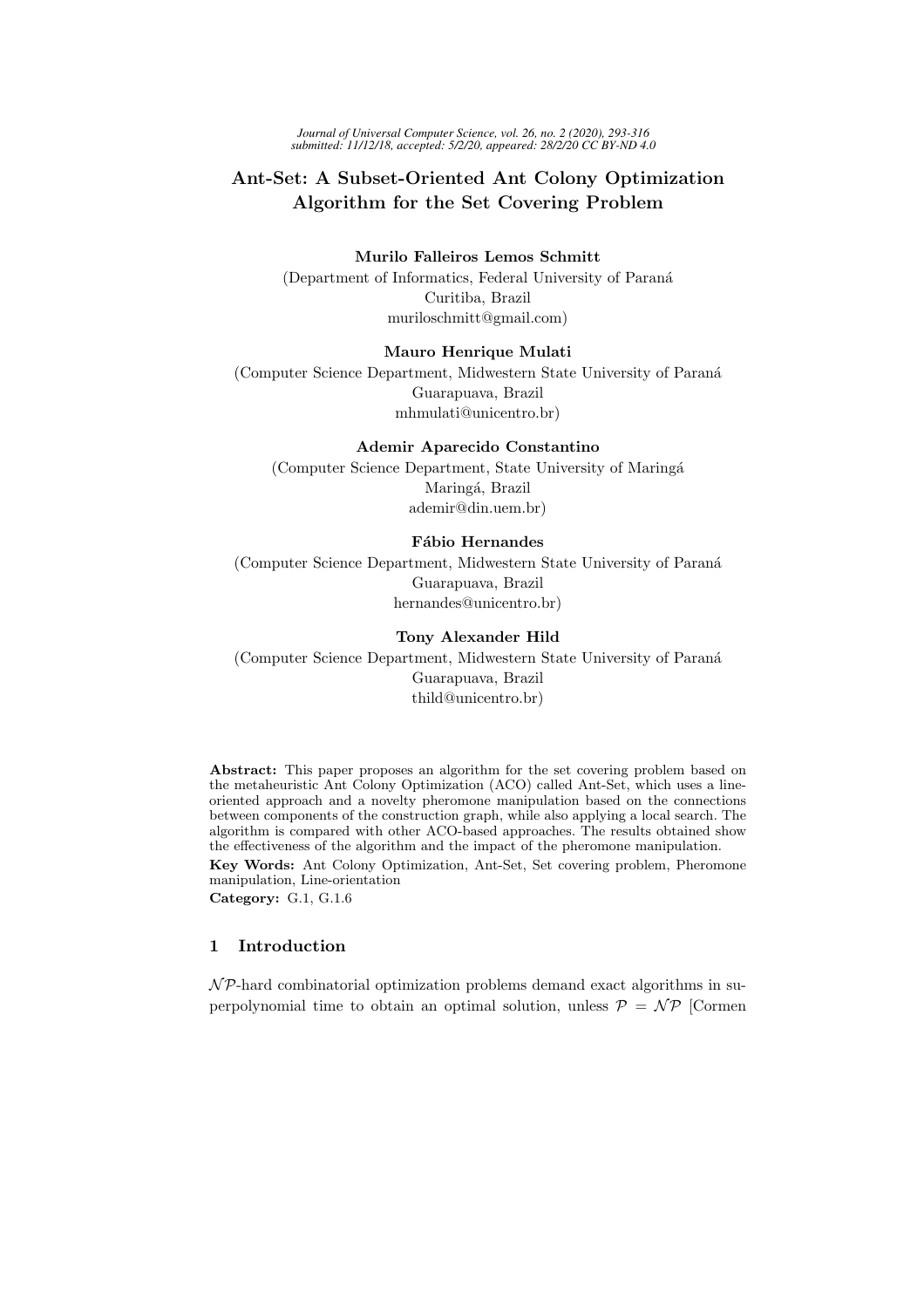et al., 2009]. This is the case of the Set Covering Problem (SCP) [Garey and Johnson, 1979], in which given a binary matrix, consists in finding a subset of its columns, where each column has an associated cost, that cover all its lines while minimizing the cost. The SCP is applicable to several practical situations such as crew scheduling problems [Desrochers and Soumis, 1989, Housos and Elmroth, 1997]. In these practical cases, the instance problems can reach huge sizes, making the use of exact algorithms impracticable.

An alternative to obtain satisfactory solutions to  $\mathcal{NP}$ -hard problems in acceptable time is the use of metaheuristics, such as Ant Colony Optimization (ACO) [Dorigo et al., 2006]. Metaheuristics are a set of algorithmic and data structure concepts to develop and apply heuristic algorithms to satisfactory resolution of  $\mathcal{NP}$ -hard problems.

In the present paper, we propose the Ant-Set algorithm, an ACO-based algorithm applied to the SCP with two main features: (1) line-orientation, that is, the construction of solutions is based on the selection of uncovered lines by a solution of a SCP instance; and (2) pheromone manipulation associated with the connections between components of the construction graph, which indicates the desirability of including sets of components together to a solution. Ant-Set is also applied with a local search based on the work of [Jacobs and Brusco, 1995] that alters the obtained solution according to a column-cost threshold, in order to improve the solutions obtained by the artificial ants.

The proposed algorithm is compared with other line-orientation ACO-based approaches. The results of the experiments show the effectiveness of the proposed approach, which is capable of obtaining the optimal solutions to several instance classes. The results also suggest that the proposed pheromone manipulation explore more combinations of sets of columns in the solution space.

The rest of the paper is organized as follows: Sections 2, 3 and 4 present the theoretical foundations of this work. Section 5 presents related work. Section 6 presents the proposed approach. Section 7 reports the experiments and results of the proposed approach and comparisons with other ACO-based approaches. Conclusions and future works are presented in the Section 8.

### 2 The Set Covering Problem

The integer linear optimization problem SCP is a NP-hard problem [Cormen et al., 2009], that belongs to the category of subset problems, in which a solution to the problem is given by a subset of available items, subject to the specific constraints of the problem.

The SCP can be defined by a binary  $m \times n$  matrix  $A = [a_{ij}]$ , where each element can be 0 or 1. Each column of the matrix A is associated with a nonnegative cost  $c_j$ . A column j covers a line i if  $a_{ij} = 1$ . The objective is to choose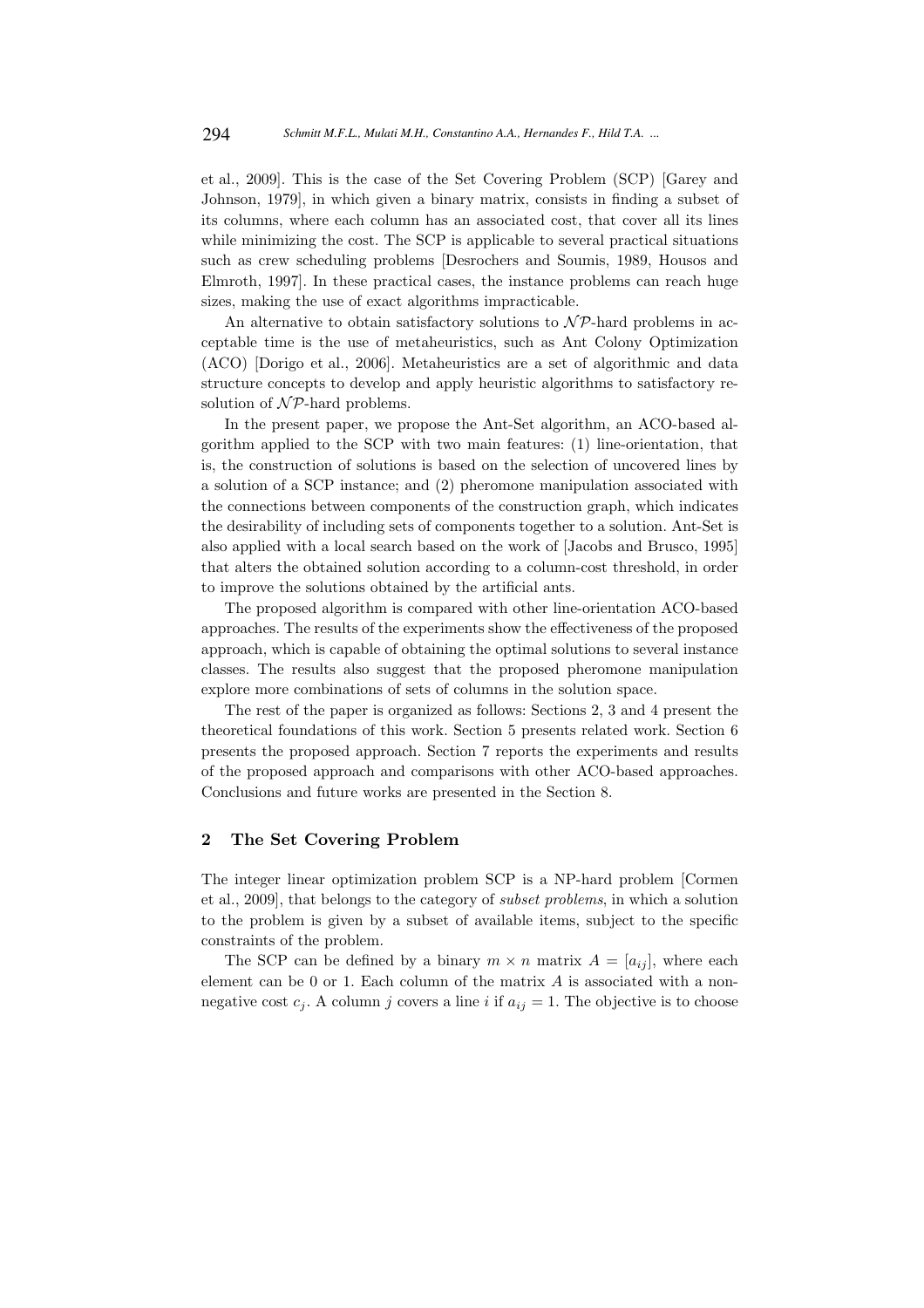a subset of columns - which can be represented by the indexes  $s \subseteq \{1, \ldots, n\}$ . minimizing the sum of their costs, in a way that each line is covered by at least one column. The SCP can be formulated according to the Equations (1), (2) and (3):

$$
\min \sum_{j=1}^{n} c_j x_j \tag{1}
$$

s.t.

$$
\sum_{j=1}^{n} a_{ij} x_j \ge 1 \quad i = 1..m,
$$
\n(2)

$$
x_j \in \{0, 1\} \quad j = 1..n,\tag{3}
$$

where the constrains in Equation (2) define that each row must be covered by at least one column, and by Equation (3), the decision variables  $x_i$  can assume only the values of 0 or 1. We also define  $M$  as the set of all the lines and  $N$  as the set of all the columns.

The SCP is important due to the fact that is applicable to several practical situations, such as: urban transit crew scheduling problem [Desrochers and Soumis, 1989], crew scheduling in airlines [Housos and Elmroth, 1997], location of emergency services facilities [Toregas et al., 1971], information retrieval [Al-Sultan et al., 1996], test set compaction [Flores et al., 1999] and location of components of an integrated circuit [Francis and White, 1977].

### 3 Ant Colony Optimization

Ant Colony Optimization (ACO) is a metaheuristic based on the behavior of ant colonies and has the objective of finding solutions to discrete combinatorial optimization problems. The behavior of different species of ants is based on the indirect communication through a chemical substance called pheromone. While an ant makes a route in search for sources of food, it deposits pheromone on the surface, making a pheromone trail. Other ants smells the deposited pheromone and tend to choose the path with a higher amount of pheromone [Dorigo and Stützle, 2004].

In ACO algorithms, artificial ants cooperate between them in order to obtain good solutions to optimization problems. An artificial ant can be seen as a procedure that constructs a solution iteratively by adding components to a partial solution. The ACO metaheuristic can be applied to any combinatorial optimization problem in which a constructive heuristic can be used [Dorigo and Stützle, 2004].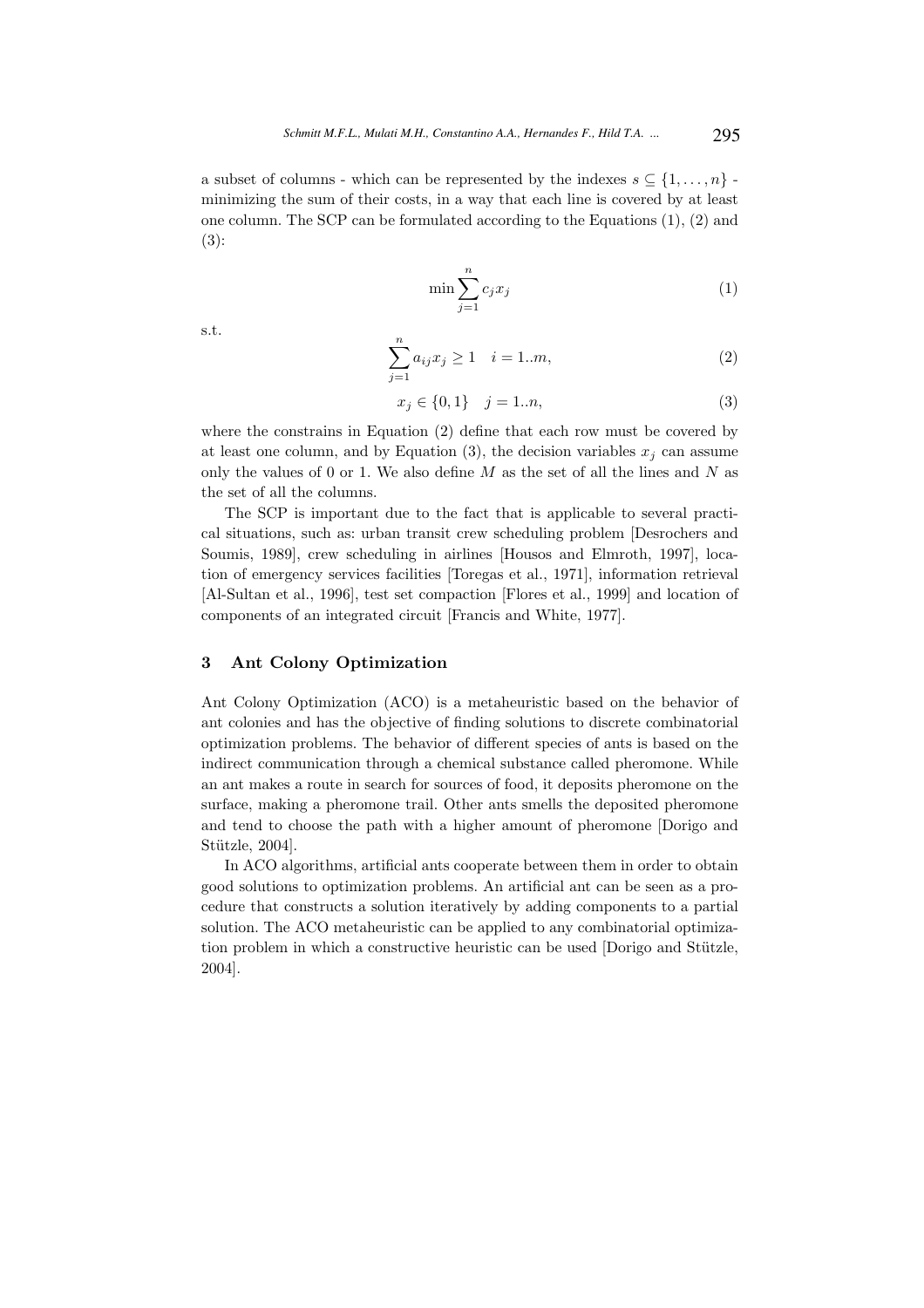In ACO algorithms the time is usually discrete and the artificial ants have the capacity of memorizing the constructed path. During the solution construction, the ants guide themselves by the heuristic information and by the existent pheromone on the path.

After the solutions are constructed, it occurs the evaporation of a portion of the current pheromone and, after that, the deposit of pheromone by a subset of ants is made. The generic ACO metaheuristic is presented in Algorithm 1.

Algorithm 1 Generic ACO metaheuristic for static problems [Dorigo and Stützle, 2004]

ACO metaheuristic

|   | 1 Initialize parameters               |
|---|---------------------------------------|
|   | 2 Initialize pheromone trails         |
|   | 3 while termination condition not met |
| 4 | Construct ants solutions              |
| 5 | Apply local search (optional)         |
| 6 | Update pheromone trails               |
|   |                                       |

The entire process results in a system that exhibits autocatalytic behavior: the artificial ants reinforce the pheromone deposited on the best solutions, resulting in convergence. ACO can be considered simultaneously a metaheuristic with both improving and constructive features, since it constructs new solutions at each iteration using information from previously constructed solutions.

The Ant System [Colorni et al., 1991, Dorigo, 1992, Dorigo et al., 1996] is the first proposed ACO algorithm, which was firstly applied to the Travelling Salesman Problem (TSP). After that, many variations were created for different problems, such as the Max-Min Ant System (MMAS) [Stutzle and Hoos, 1998], Ant Colony System (ACS) [Dorigo and Gambardella, 1997], a hybrid of MMAS and ACS (MMACS) [Stützle and Hoos, 2000], Approximated Nondeterministic Tree Search (ANTS) [Maniezzo, 1999], beyond many others. There is also the application of ACO to diverse categories of problems, such as SCP [Leguizamon and Michalewicz, 2000], the Multidimensional Knapsack Problem (MKP) [Solnon and Bridge, 2006] and the Quadratic Assignment Problem (QAP) [Maniezzo and Colorni, 1999].

In order to apply ACO algorithms to combinatorial optimization problems, a few important aspects must be considered [Dorigo and Stützle, 2004]: the construction graph, which represents the paths where the artificial ants walk; the constraints of the problem; the definition of the pheromone trails and heuristic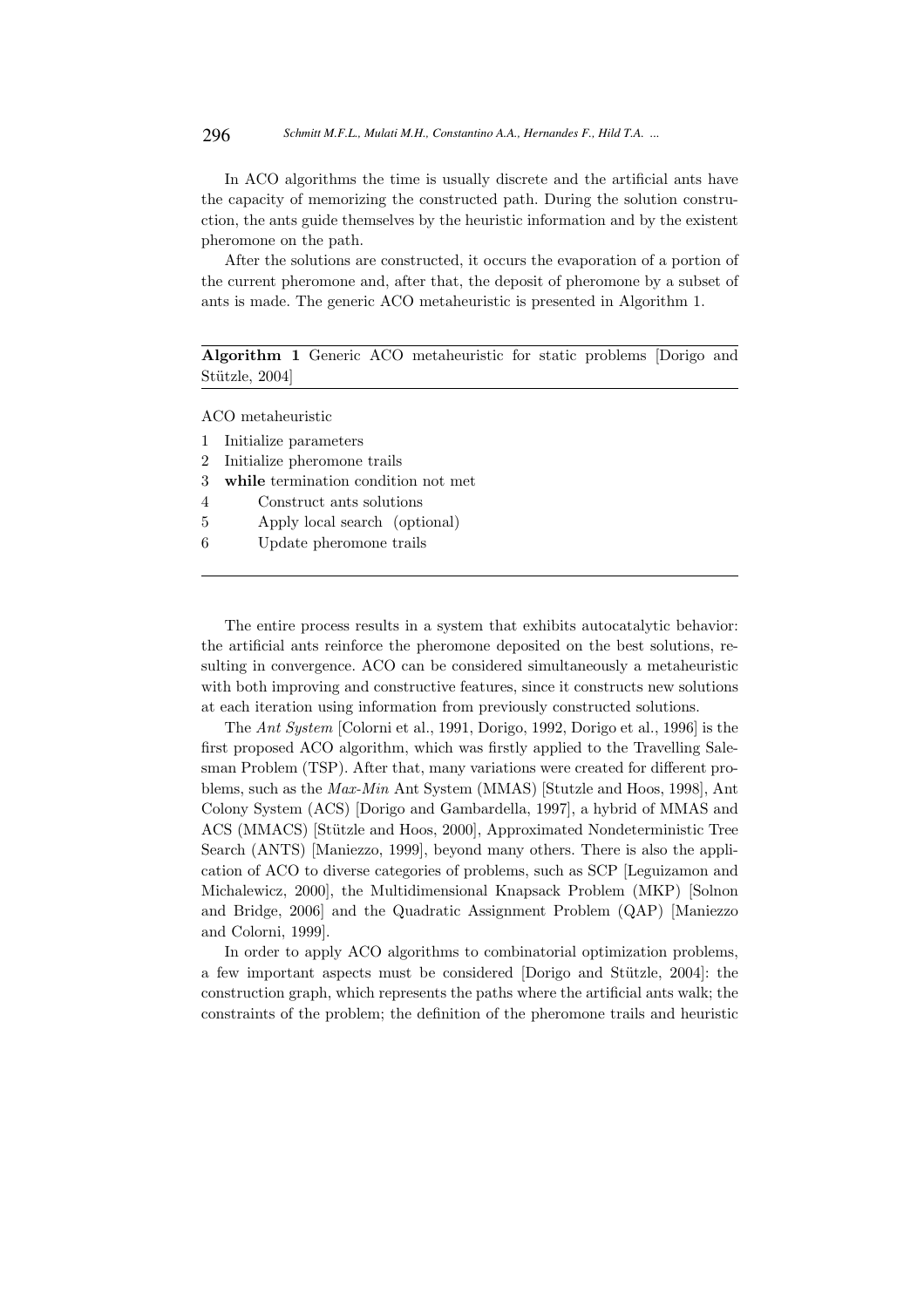information; the way the solutions are built; the pheromone update; and when required, the local search.

### 4 The JB Local Search

The JB Local Search used in this paper is an adaptation of a local search scheme called SEARCH Module presented in [Jacobs and Brusco, 1995]. In that work, the authors propose a heuristic algorithm for the SCP based on Simulated Annealing (SA), which uses the SEARCH Module to find a neighbor solution required by the main algorithm.

The SEARCH Module consists of removing a number of columns from the solution, based on a cost threshold obtained through the multiplication of the total number of columns in the current solution by the parameter  $\rho_1^{JB}$ . Columns which exceed the cost threshold are removed from the current solution. This action will likely result in several lines being uncovered. The algorithm then performs the covering of the newly uncovered lines according to a criteria based on the cost of the worst column on the solution multiplied by the parameter  $\rho_2^{JB}$ . The result of this multiplication is the maximum cost allowed to a column to be included. The feasibility of the solution is regained by adding candidate columns based on its cover cost.

### 5 Related Work

One of the first papers about the use of heuristic algorithms to SCP was the work of [Chvatal, 1979], that implemented a greedy algorithm. [Balas and Ho, 1980] also developed a greedy algorithm, based on five new greedy functions. The paper of [Vasko, 1984] explored the heuristics of [Chvatal, 1979] and [Balas and Ho, 1980], with new greedy functions and a procedure to remove redundant columns of a feasible solution.

The SCP has been explored with several different approaches. In [Feo and Resende, 1989], the authors proposed a non-deterministic variation of the [Chvatal, 1979] heuristic where a local search was developed. [Beasley, 1990a] and [Haddadi, 1997] developed algorithms based on Lagrangian heuristics. The work of [Jacobs and Brusco, 1994] implemented a Simulated Annealing algorithm. [Beasley and Chu, 1996], [Al-Sultan et al., 1996] and [Aickelin, 2002] developed procedures based on Genetic Algorithms. [Yagiura et al., 2006] developed a 3 flip neighborhood local search, with the application of Lagrangian relaxation to reduce the problem size through the use of the subgradient method. In [Sundar and Singh, 2012], the authors proposed an algorithm based on the Artificial Bee Colony metaheuristic, with the application of a local search based on the work by [Ren et al., 2010] to improve the quality of the solutions. The authors compared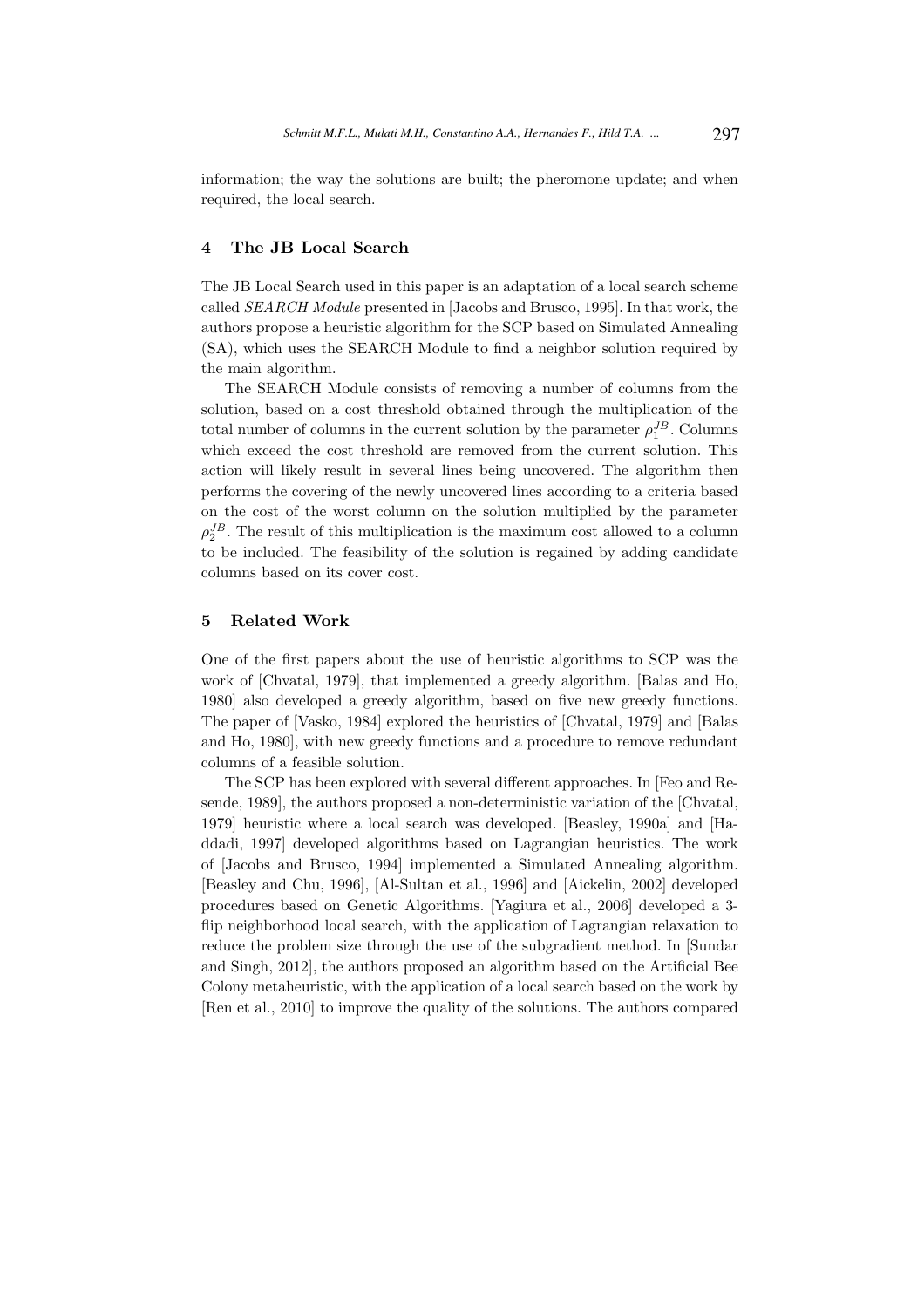their results with several different approaches. The work of [Lanza-Gutierrez et al., 2017] analysed the effects of binarization methods of metaheuristics. To that end, the authors implemented a Binary Cat Swarm Optimization algorithm for the SCP, and applied several different binarizarion approaches. For comprehensive reviews to the SCP, we refer the reader to the works of [Caprara et al., 2000] and [Farahani et al., 2012].

Several ACO-based algorithms were proposed to the SCP. The initial ones followed the Ant System algorithm guidelines, proposed by [Leguizamon and Michalewicz,  $2000$ ] and [Hadji et al.,  $2000$ ], as showed by [Dorigo and Stützle, 2004]. The results presented by [Leguizamon and Michalewicz, 2000] and [Hadji et al., 2000] are not competitive with other approaches such as of [Caprara et al., 1999] and [Marchiori and Steenbeek, 2000]. Another study derived from [Hadji et al., 2000] is presented in the work of [Rahoual et al., 2002].

An application of the MMAS to the SCP is made by [Lessing et al., 2004], comparing the application of the ACS, MMACS and ANTS to the SCP with seven types of heuristic information. They also utilized a local search based on [Yagiura et al., 2006]. The best results were obtained with the heuristic information that uses Lagrangian relaxation [Fisher, 1981].

The work of [Aickelin, 2002] suggests choosing columns to the partial solution through line-orientation. In that sense, [Ren et al., 2008] proposed the ACObased algorithm Ant-Cover (AC). In the work of [Ren et al., 2010], the AC with a local search is compared with other metaheuristics approaches and with an ACO approach from [Crawford and Castro, 2006], with the AC obtaining better results. In [Mulati and Constantino, 2011], the authors proposed the Ant-Line algorithm, an ACO-based algorithm with line-orientation that uses a greedy heuristic information [Balas and Ho, 1980] with the application of a local search based on the work of [Jacobs and Brusco, 1995]. The authors compared the Ant-Line with the Ant-Cover, obtaining competitive results. In [Al-Shihabi et al., 2015] the authors proposed the LP-MMAS-LS algorithm. The LP-MMAS-LS is a hybrid of the MMAS [Stützle and Hoos, 2000], with the construction graph and the local search used by [Ren et al., 2010], while also using information from Lagrangian relaxation to reduce the size of the problem. The LP-MMAS-LS is compared with the approaches of [Ren et al., 2010] and [Sundar and Singh, 2012], obtaining superior results.

### 6 Proposed Method

In this section, we present the proposed method, the Ant-Set algorithm. The algorithm is based on the Ant-Line algorithm, proposed by [Mulati and Constantino, 2011], which constructs its solution based on line-orientation. We first present an overview of the Ant-Line, followed by the Ant-Set.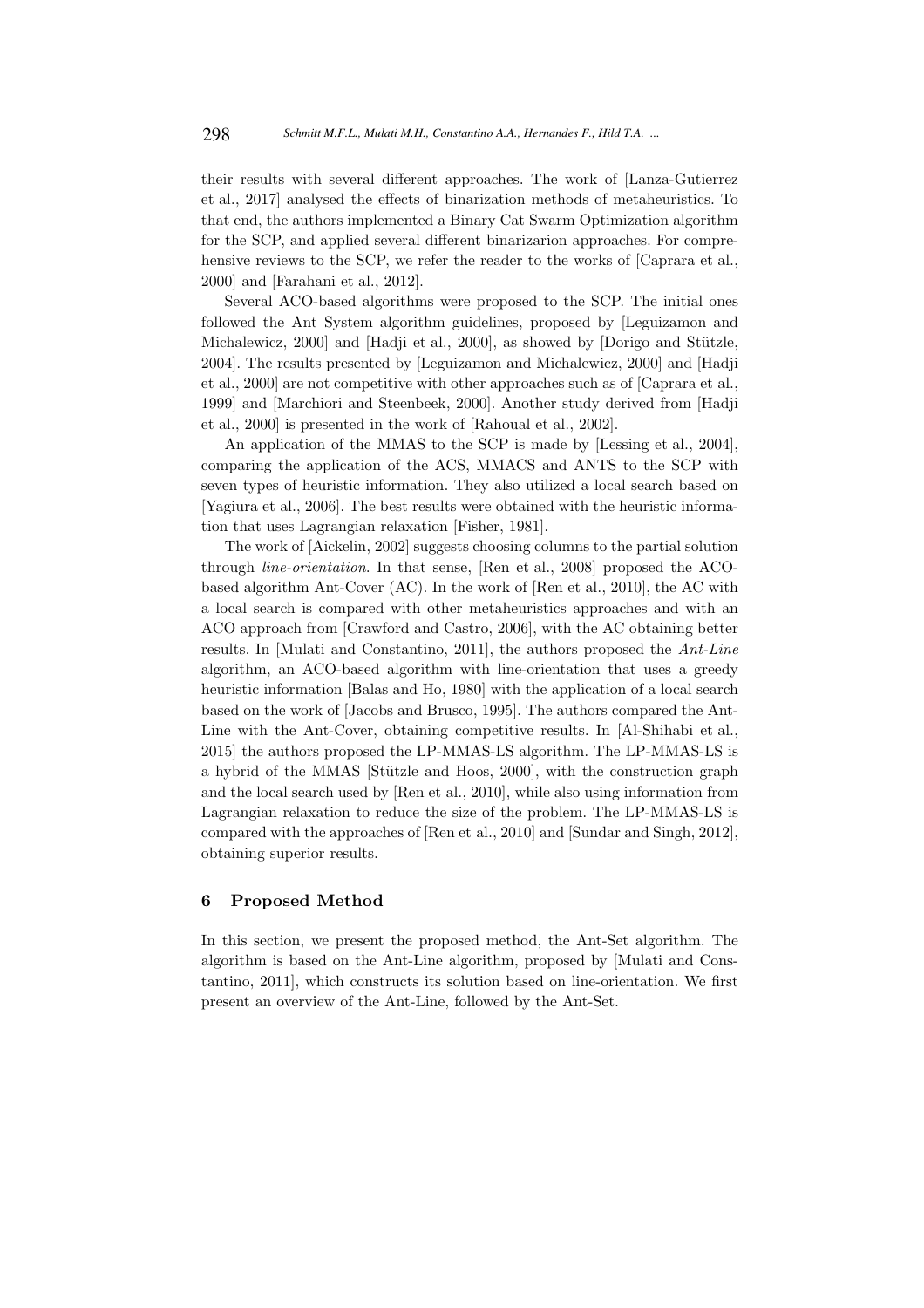#### 6.1 Ant-Line

The Ant-Line [Mulati and Constantino, 2011] is an ACO based algorithm applied to the SCP. The main novelty of the algorithm is a feature called line-orientation, which differs from other ACO approaches since instead of constructing solutions by adding sets of columns to the partial solution, the Ant-Line first chooses a line uncovered by the current solution, and after that, chooses a column to cover this specific line.

In the Ant-Line, the columns of SCP are mapped as the solution components. All these components are in the set C and composes the vertices of the construction graph, which is a complete graph. The pheromone value of a component j is denoted by  $\tau_i$  and indicates some desirability developed by the ants of including  $j$  in a solution, thus the ants deposit and consult pheromone over a component.

Each ant  $k$  is guided by a value called *information choice*: this value is given by  $\tau_j^{\alpha} \eta_j^{\beta}$ , which indicates the pheromone trails and heuristic information combined desirability of including the component j in the solution  $s_k$ , where  $\alpha$  and β are parameters that controls the importance of pheromone  $(τ<sub>i</sub>)$  and heuristic information  $(\eta_i)$ , respectively. The heuristic information used by the Ant-Line is the dynamic heuristic information cover cost (CC) [Balas and Ho, 1980]. CC is related to each column, and is given by Equation (4):

$$
\eta_j = \frac{card_j(s)}{c_j} \tag{4}
$$

where  $c_j$  is the cost of column j,  $card_j(s)$  is the cardinality of the column j, that is, the number of lines that are covered by the column  $j$  but are not covered by any column in the partial solution s.

In a construction step, the Ant-Line takes into account information beyond the information choice. Each ant  $k$  is a constructive method that at each step: (1) randomly chooses a line e which is not covered yet by any column in the partial solution and (2) chooses a column to cover this line by using a deterministic decision rule based on the information choice.

The probability of selecting a line  $e$  is given by a uniform distribution, as defined in Equation (5):

$$
p_e^k = \begin{cases} \frac{1}{|M \setminus R(s_k)|} & \text{if } e \notin R(s_k) \\ 0 & \text{if } e \in R(s_k) \end{cases} \quad \forall e \in M \tag{5}
$$

where  $R(s_k)$  is the set of all lines that are already covered by a column in  $s_k$ . Following the selection of a line e, the algorithm defines a set of candidate components, given by the Equation (6):

$$
N(e, s_k) = \{ j \in C : j \notin s_k, e \notin R(s_k), a_{ej} = 1 \}
$$
 (6)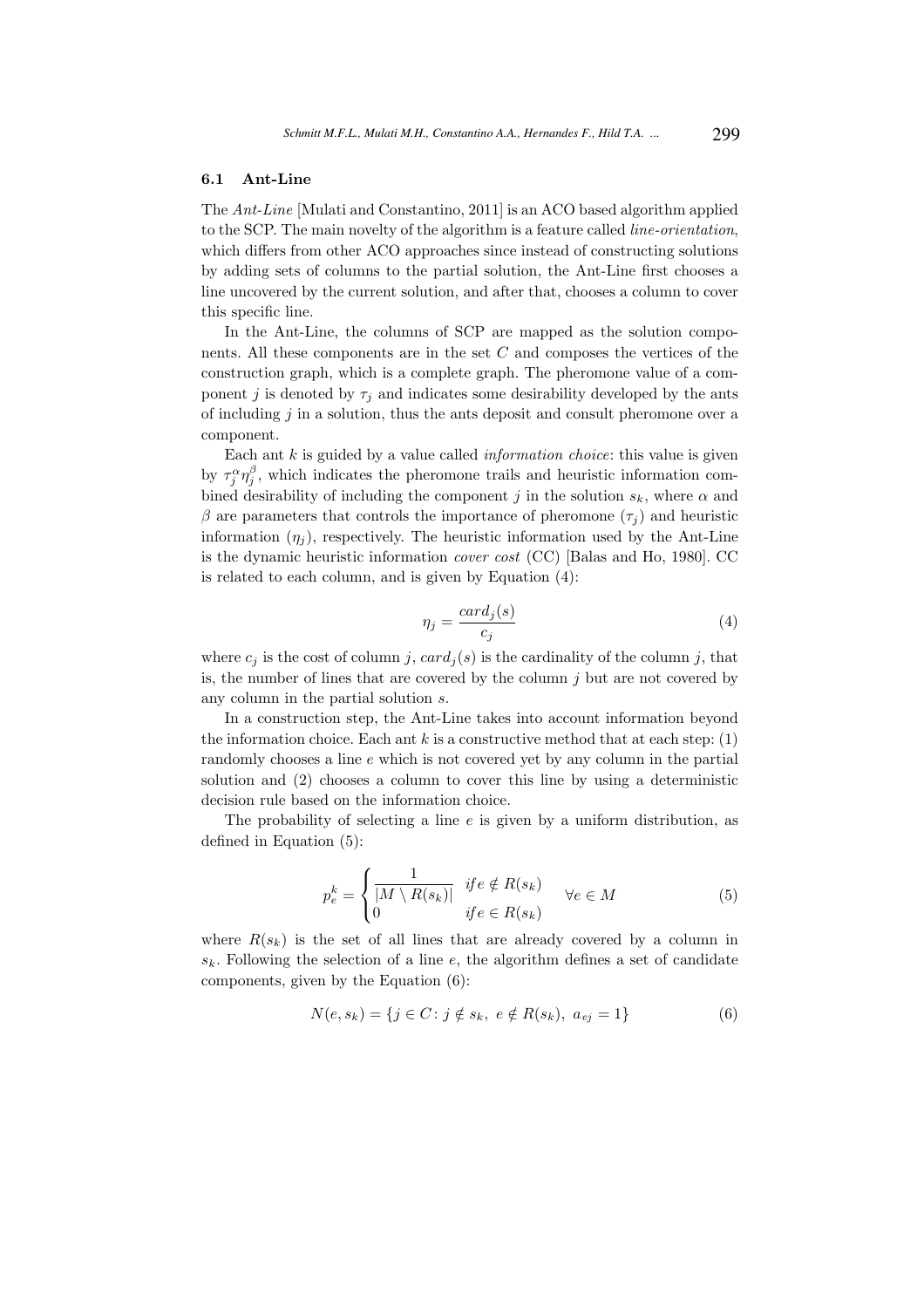The algorithm then deterministically selects a component from  $N(e, s_k)$  following the Equation (7):

$$
j = \arg \max_{h \in N(e, s_k)} \{ \tau_h^{\alpha} \eta_h^{\beta} \}
$$
 (7)

The solution constructed by an artificial ant  $k$  repeats this process until the feasibility of the solution  $s_k$  is achieved. After the construction of the solution, a local search can be applied, followed by the elimination of redundant components.

After the construction of feasible solutions by all the ants, the pheromone trails are updated by respectively evaporation and deposit operations. The evaporation is done according to Equation (8):

$$
\tau_j = (1 - \rho)\tau_j \quad \forall j \in C \tag{8}
$$

where  $\rho$  is the evaporation rate, a parameter of the algorithm.

Following the evaporation, the deposit of pheromone is performed. The solution to be reinforced is chosen between the best solution made by an artificial ant in the current iteration  $(s')$  or the best solution so far made by an ant  $(s^*)$ . Initially,  $s'$  is reinforced more often than  $s^*$ . A gradual exchange on this frequency is done based on the maximum number of iterations of the algorithm. Assuming that the value of  $s$  is already selected between  $s'$  and  $s^*$ , the deposit of pheromone is done by only one ant, according to the Equation (9):

$$
\tau_j = \tau_j + \left(\frac{f(s^*)}{f(s)}\right)^y \quad \forall j \in s \tag{9}
$$

where  $y$  is a parameter which regulates the value to be deposited in the components of the solution.

### 6.2 Ant-Set

Different ways to manipulate pheromone for the SCP are proposed in [Mulati, 2009]. One of the proposed manipulation is the use of consult, evaporation and deposit operations of pheromone on the connections (relationship) between all column pairs of a solution of the problem. In the present paper, we apply this pheromone manipulation and use the Ant-Line constructive procedure, resulting in the Ant-Set algorithm.

In the Ant-Set, the pheromone trails are associated with the edges (connections between components) of the constructive graph, which indicates the desirability of including sets of components together in the solution.

The Ant-Set presents similar behavior to the Ant-Line, with differences on the pheromone manipulation, and consequently in the construction of the solutions by the artificial ants. The manipulation of pheromone between all column pairs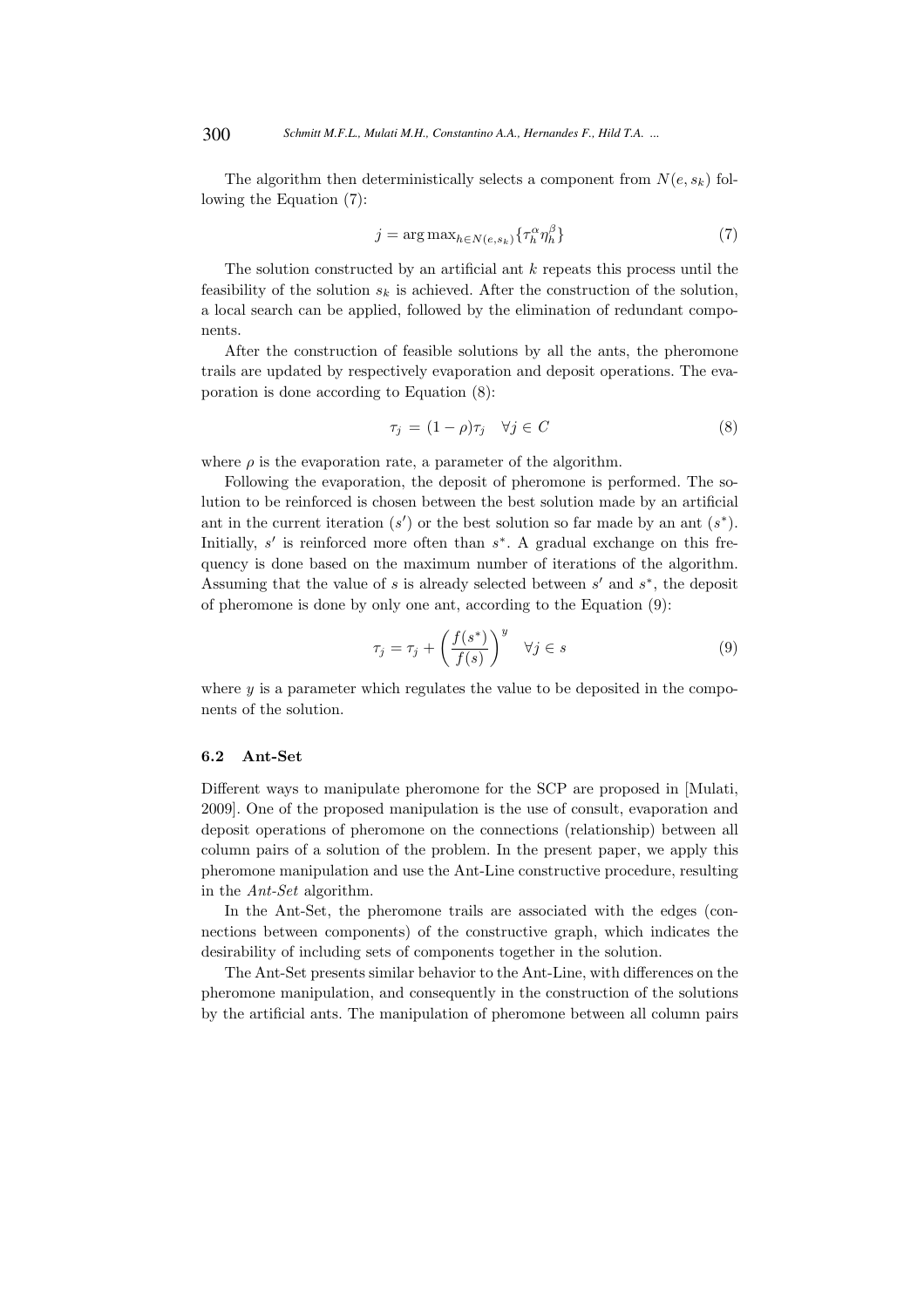results in each existent column in the partial solution under construction having direct influence in the evaluation of the candidate columns, and consequently in the selection of the next column to be added to the solution.

In the Ant-Set decision rule, after selecting the line, according to Equation (5), the artificial ant must evaluate each candidate column considering the existent pheromone in the connections (edges) between all columns existent in the partial solution and the candidate column. In the first iteration of the algorithm, given that the pheromone deposited between all connections is the same, the first column to be added to the solution is selected randomly. The pheromone consult operation is defined according to Equation (10):

$$
\tau_{s_k j} = \sum_{i \in s_k} \tau_{ij} \tag{10}
$$

where j is the candidate column and  $s_k$  is the partial solution under construction by the ant  $k$ .

The pheromone evaporation in the Ant-Set is made over the connections between all existing column pairs in the instance of the problem, as given in Equation (11):

$$
\tau_{ij} = (1 - \rho)\tau_{ij} \quad \forall i, j \in C \tag{11}
$$

In the pheromone deposit, each artificial ant assigned to effectuate the deposit must deposit pheromone in all the connections between the existent columns in the obtained solution, as defined in Equation (12):

$$
\tau_{ij} = \tau_{ij} + \left(\frac{f(s^*)}{f(s)}\right)^y \quad \forall i, j \in s \tag{12}
$$

The pheromone manipulation has a direct impact on the way of choosing a component to a partial solution. In the Ant-Line, the pheromone deposit is made on the solution columns, that is, the algorithm evaluate the desirability of adding a specific component to the solution. Conversely, the manipulation of pheromone between connections of all solution column pairs refers to the desirability of choosing certain columns together to the same solution. A visualization of the pheromone deposits for algorithms Ant-Line and Ant-Set, respectively, is presented in Figure 1.

The Ant-Set is presented in Algorithm 2. The algorithm has three stopping criteria as stated in the *while* loop in line 4: maximum time  $(mt)$ , maximum number of iterations (mi) and maximum number of iterations without improving the solution  $s^*$ , which is defined by the procedure  $\text{REACHMAXITSWITHOUTMPROV}()$ and the parameter miwi. The for loop in the lines 6-15 makes the artificial ants construct their solutions considering the number of ants defined by the parameter *nants*, following the Equations  $(5)$ ,  $(6)$ ,  $(7)$  and  $(10)$ .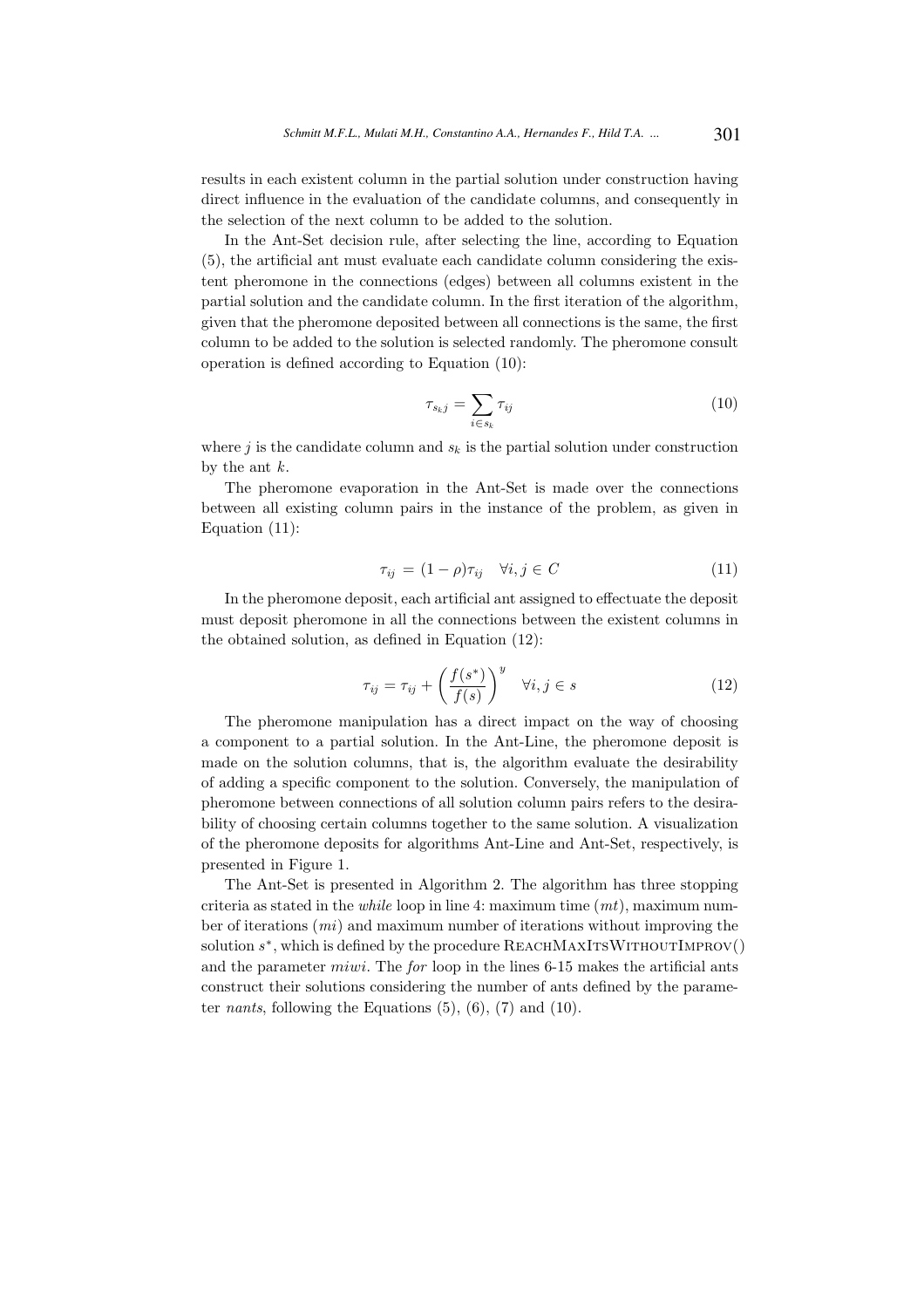

Figure 1: Pheromone deposit operation for the Ant-Line and Ant-Set algorithms, respectively. In the Ant-Line, the pheromone is deposited on the vertices of a solution in the construction graph, while in the Ant-Set the pheromone is deposited on all the edges among the vertices of a solution [Mulati, 2009].

The rest of the algorithm, defined in the lines 16-21, refers to the pheromone manipulation, following Equations (11) and (12), and the selection of the best found solution. The procedure ChooseByFrequency(), presented in the line 19, selects the solution to be reinforced according to the Equation (12).

The procedure uses the parameter *nich*, which indicates the number of iterations of an interval used to change the updating solution. The value of s is selected as follows. In the first interval,  $s'$  is used for all the iterations, while  $s^*$  is not used. At each succeeding interval, the number of iterations to use  $s^*$ is incremented by 1 and the number of iterations in the interval to use  $s'$  is decremented by 1, and this rule runs until the end of the execution.

### 7 Experiments and Results

In this section, we report the experiments carried with the Ant-Set, the methodology adopted and the results obtained. We compare the results of the Ant-Set with other ACO-based approaches and also present a discussion based on the results.

#### 7.1 Methodology

The Ant-Set was implemented in C++11 language and the experiments were carried on a computer Intel Core i7-4770 of 3.4 GHz with 16 GB of main memory running Ubuntu 16.04 as the operational system.

The experiments were carried with 70 SCP instances from OR-Library<sup>1</sup> [Beasley, 1990b]. Information regarding the instances are presented in Table

<sup>1</sup> http://people.brunel.ac.uk/~mastjjb/jeb/orlib/scpinfo.html, accessed in August, 2018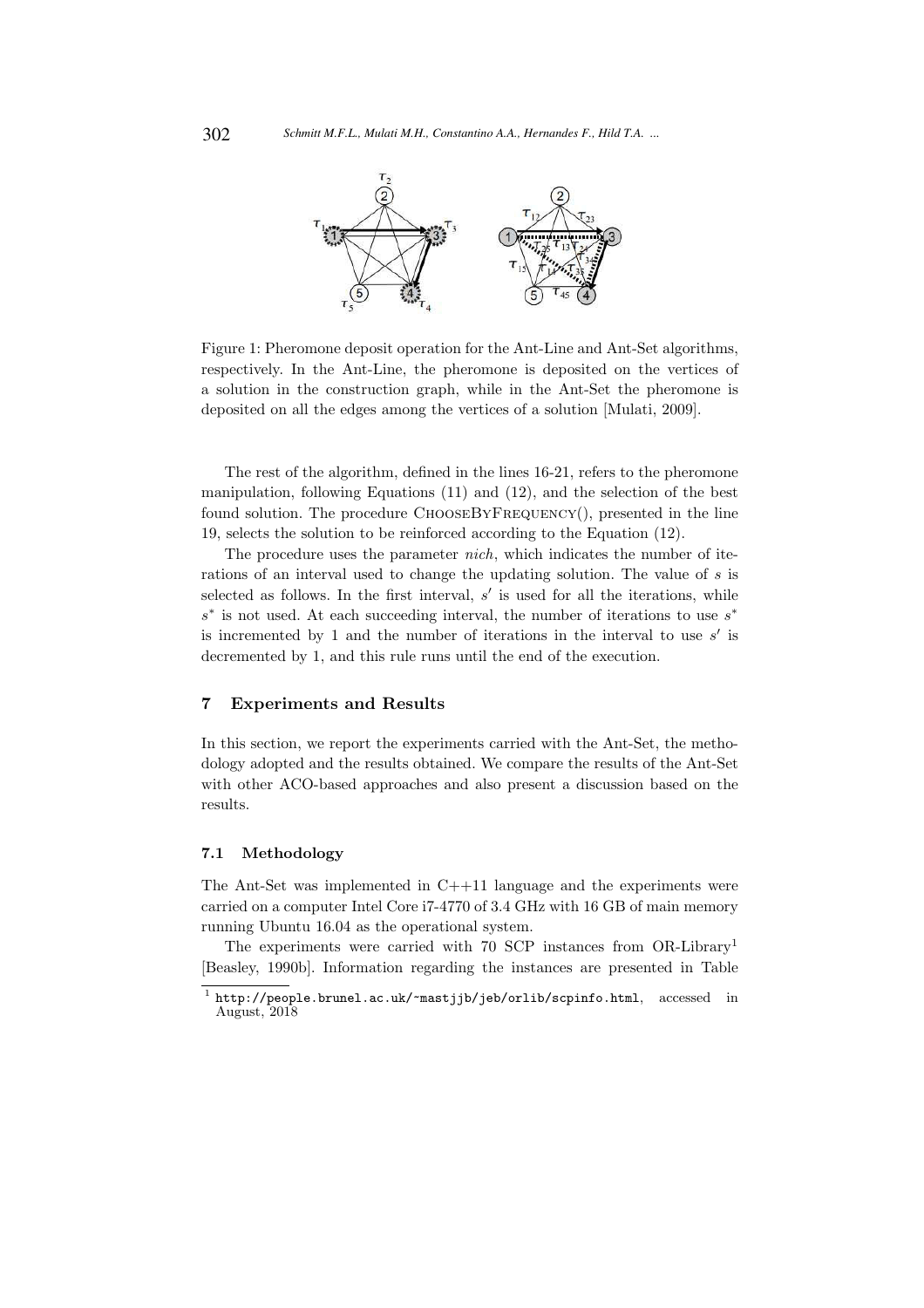$ANTSET(scp-instance, parameters)$ 

1  $\tau_j = 1 \quad \forall j \in C$ 2  $f(s^*) = \infty$  $3 \quad i = 0$ 4 while  $i < mi$  and not REACHMAXITSWITHOUTIMPROV $(i, s^*, m i wi)$  and  $TIMEELAPSED() < mt$ 5  $f(s') = \infty$ 6 for  $k = 1$  to nants 7  $s_k = \varnothing$ 8 while  $s_k$  is not feasible 9  $e = \text{Randomly choose a line which is not covered by any }$ column in the  $s_k$ , as in Eq. (5) 10  $j = \arg \max_{h \in N(e, s_k)} {\{\tau_h^{\alpha} \eta_h^{\beta}\}}$ , where  $N(e, s_k)$  contain all the columns that cover the line  $e$ , except the ones in  $s_k$ , as in Eqs.  $(6)$ ,  $(7)$  and  $(10)$ 11  $s_k = s_k \cup \{j\}$ 12 APPLYJBLOCALSEARCH $(s_k, \rho_1^{JB}, \rho_2^{JB})$ 13 ELIMINATEREDUNDANTCOLUMNS $(s_k)$ 14 **if**  $f(s_k) < f(s')$ 15 s  $s' = s_k$ 16 if  $f(s') < f(s^*)$  $17$  $* = s'$ 18  $\tau_{ii} = (1 - \rho)\tau_{ii}$   $\forall i, j \in C$  (as in Eq. (11)) 19  $s = \text{ChooseByFrecy}(i, \text{nich}, s', s^*)$ 20  $\tau_{ij} = \tau_{ij} + \left(\frac{f(s^*)}{f(s)}\right)$  $\left(f(s^*)\over f(s)\right)^y$   $\forall i, j \in s$  (as in Eq. (12)) 21  $i = i + 1$ 22 return  $s^*$ 

1. The first column (C) indicates the instance classes, where the SCP  $\lambda$  and  $5$ classes contains 10 instances each and the remaining classes contains 5 instances. The second column (OBK of SCP Instances) indicates the optimal or best known solution (OBK) for each instance of the class, where values in bold indicates that a optimal solution is known, according to [Ren et al., 2010]. The third column shows the sizes of the instances  $(m \times n)$  and the last column presents the density of each instance in percentage  $(D\%)$ . We perform pre-processing to reduce a SCP instance in the same way as described in [de Oliveira, 1999].

For each instance, the algorithm was executed 10 times, each time with a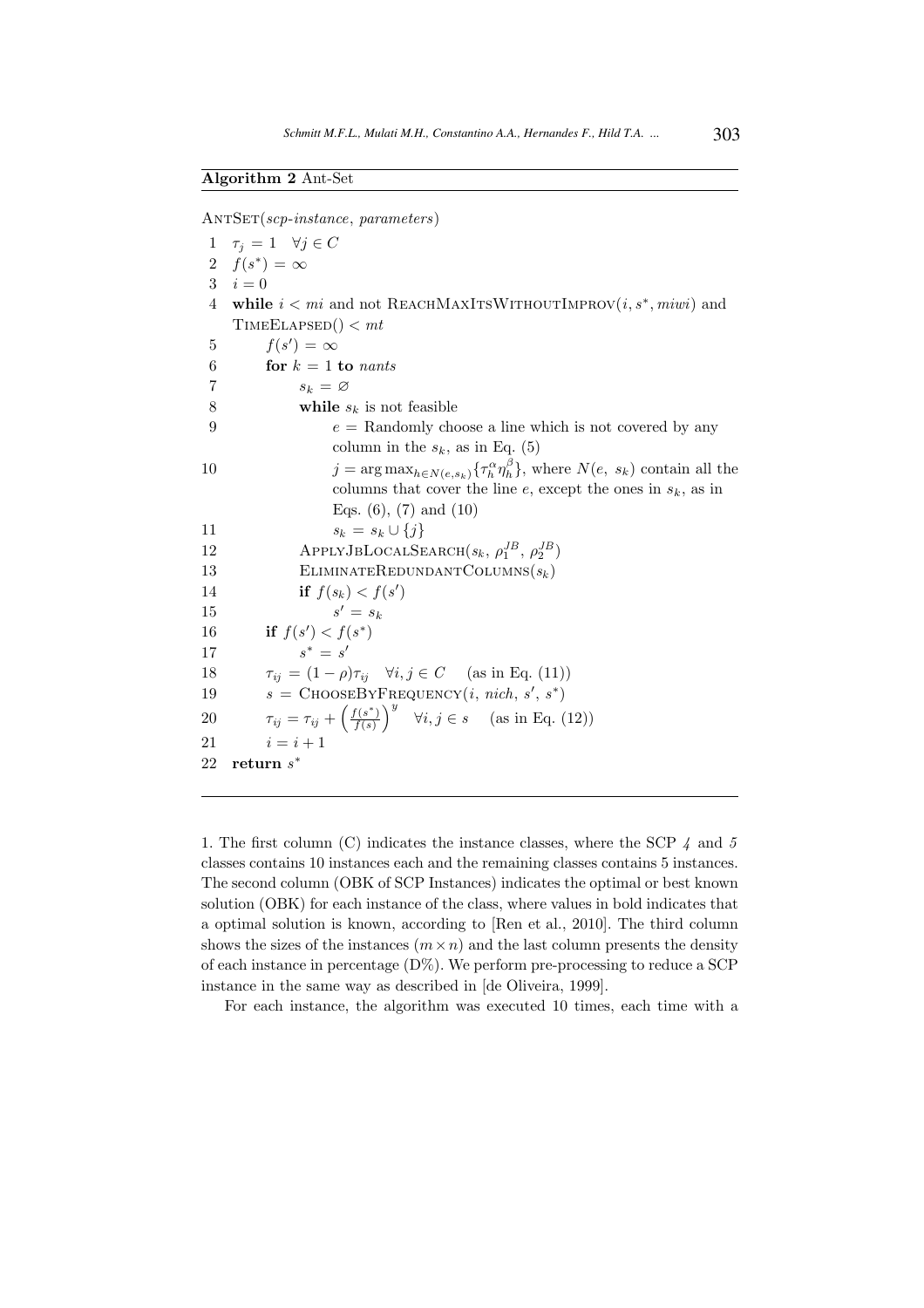different random seed. From these 10 executions, for each instance, we extract the mean time of execution, the mean quality of the solutions, the value of the worst found solution, the number of iterations taken to find the first best solution, the time taken to find the first best solution and the value of the best found solution.

| $\mathcal{C}$ |     |                     | $m \times n$ | D   |     |   |   |                                         |   |    |                     |                |
|---------------|-----|---------------------|--------------|-----|-----|---|---|-----------------------------------------|---|----|---------------------|----------------|
|               | 1   | $\overline{2}$      | 3            | 4   | 5   | 6 | 7 | 8                                       | 9 | 10 |                     | %              |
| 4             |     |                     |              |     |     |   |   | 429 512 516 494 512 560 430 492 641 514 |   |    | $200 \times 1000$   | $\overline{2}$ |
| 5             |     |                     |              |     |     |   |   | 253 302 226 242 211 213 293 288 279 265 |   |    | $200 \times 2000$   | $\overline{2}$ |
| 6             |     | 138 146 145 131 161 |              |     |     |   |   |                                         |   |    | $200 \times 1000$   | 5              |
| a             |     | 253 252 232 234 236 |              |     |     |   |   |                                         |   |    | $300 \times 3000$   | $\overline{2}$ |
| $\mathbf b$   | 69  | 76                  | 80           | 79  | 72  |   |   |                                         |   |    | $300 \times 3000$   | 5              |
| $\mathbf{c}$  |     | 227 219 243 219 215 |              |     |     |   |   |                                         |   |    | $400 \times 4000$   | $\overline{2}$ |
| d             | 60  | 66                  | 72           | 62  | 61  |   |   |                                         |   |    | $400 \times 4000$   | 5              |
| $\mathbf{e}$  | 5   | 5                   | 5            | 5   | 5   |   |   |                                         |   |    | $50 \times 500$     | 20             |
| nre           | 29  | 30                  | 27           | 28  | 28  |   |   |                                         |   |    | $500 \times 5000$   | 10             |
| $\inf$        | 14  | 15                  | 14           | 14  | 13  |   |   |                                         |   |    | $500 \times 5000$   | 20             |
| nrg           | 176 | 154                 | 166          | 168 | 168 |   |   |                                         |   |    | $1000 \times 10000$ | $\mathfrak{D}$ |
| nrh           | 63  | 63                  | 59           | 58  | 55  |   |   |                                         |   |    | $1000 \times 10000$ | $\mathbf{5}$   |

Table 1: Classes of SCP instances

In [Mulati and Constantino, 2011], the parameters *nants*,  $\alpha$ ,  $\beta$ ,  $\rho$ , and y are fixed and based on the literature as well as on some preliminary experiments, while calibration is done over the parameters related to iterations and times. In the present paper, we calibrate and use the same set of parameters for every SCP instance. We set the maximum time of execution  $(mt)$  to 1800 seconds and the maximum number of iterations  $(mi)$  to 900. The remaining parameters were tuned through the irace package [López-Ibáñez et al., 2016] on a subset of SCP instances. The parameters number of ants (nants), importance of pheromone  $(\alpha)$ , importance of heuristic information  $(\beta)$ , evaporation rate  $(\rho)$ , pheromone deposit rate  $(y)$ , number of iterations of an interval to change the updating solution (*nich*) and maximum number of iterations without improvement (*miwi*) were set to be tuned over the variations that follows:

– nants ∈ {4, 8, 12, 16, 20, 24, 28, 32, 36, 40, 44, 48, 52, 56, 60, 64};

 $- \alpha \in [1, 16];$ 

 $- \beta \in [1, 16];$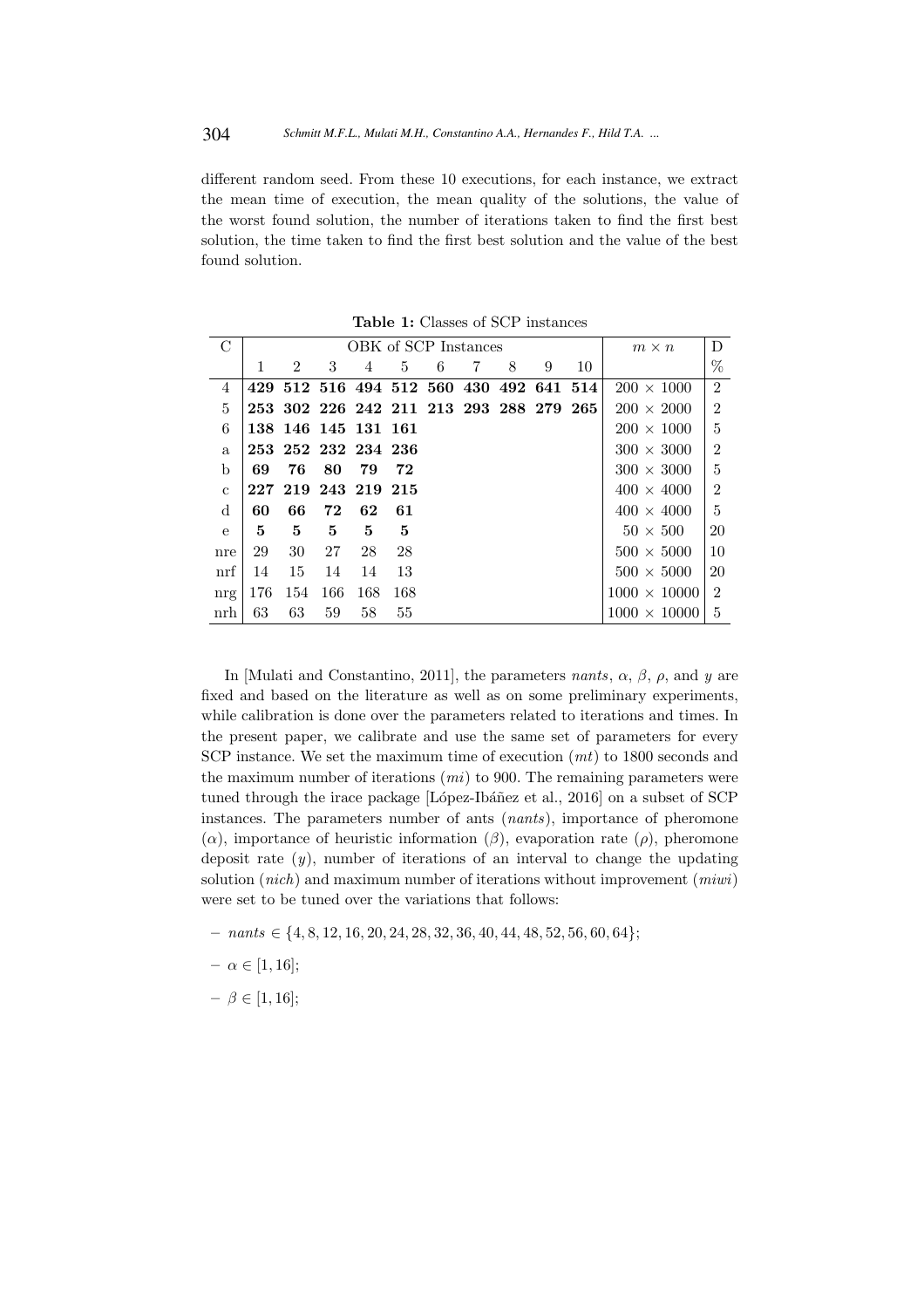- $\rho \in [0.1, 0.9];$
- $y \in [2, 4];$
- $−$  nich ∈ [5, 30];
- miwi ∈ {5, 7, 10, 13, 20, 29, 39, 58, 80, 115, 180}.

The parameters that achieved the best results are:  $nants = 60, \alpha = 1$ ,  $\beta = 14$ ,  $\rho = 0.2$ ,  $y = 2$ , nich = 16 and miwi = 115. For the JB local search, we executed experiments with the four combinations of parameters presented in [Jacobs and Brusco, 1994] and found that the best results were obtained with  $\rho_1^{JB} = 0.4$  and  $\rho_2^{JB} = 1.1$ .

#### 7.2 Results

The results obtained in the experiments with the Ant-Set without and with local search, respectively, are presented in Table 2. Each row presents the results for one instance class, where the results are averaged by the number of instances from the given instance class. The first column of Table 2 contains the SCP instance class  $(C)$ . The second column  $(\#)$  presents the number of instances from the referred instance class. The columns ATT, WS and AS contains summarized data from the 10 trials executed over each instance from the class, where ATT is the average time in seconds, WS is the distance between the worst solutions and the OBK in percentage, and AS is the distance between the average solutions and the OBK in percentage.

The remaining columns, IFB, TFB and BS contains information from the best trial of each run. IFB is the number of iterations to find the first best solution, TFB is the time taken, in seconds, to find the first best solution and BS is the percentage distance between the best solutions and the OBK.

The results presented in Table 2 are grouped by instance class. The detailed results obtained with the Ant-Set for the 70 SCP instances are presented in Appendix A on Tables 5, 6 and 7.

#### 7.2.1 Ant-Set

Observing the results presented in Table 2 it is possible to see that, without the application of the JB local search, the Ant-Set obtained results in average (AS%) 0.63% distant from the OBK solutions. Considering the worst obtained solutions in the runs (WS%), the results are 1.19% distant from the optimal solutions, while the best obtained solutions (BS%) are 0.24% distant from the optimal solutions. The Ant-Set algorithm obtained the optimal solutions for 8 of the 12 SCP instance classes, with an average execution time of 5.8 seconds.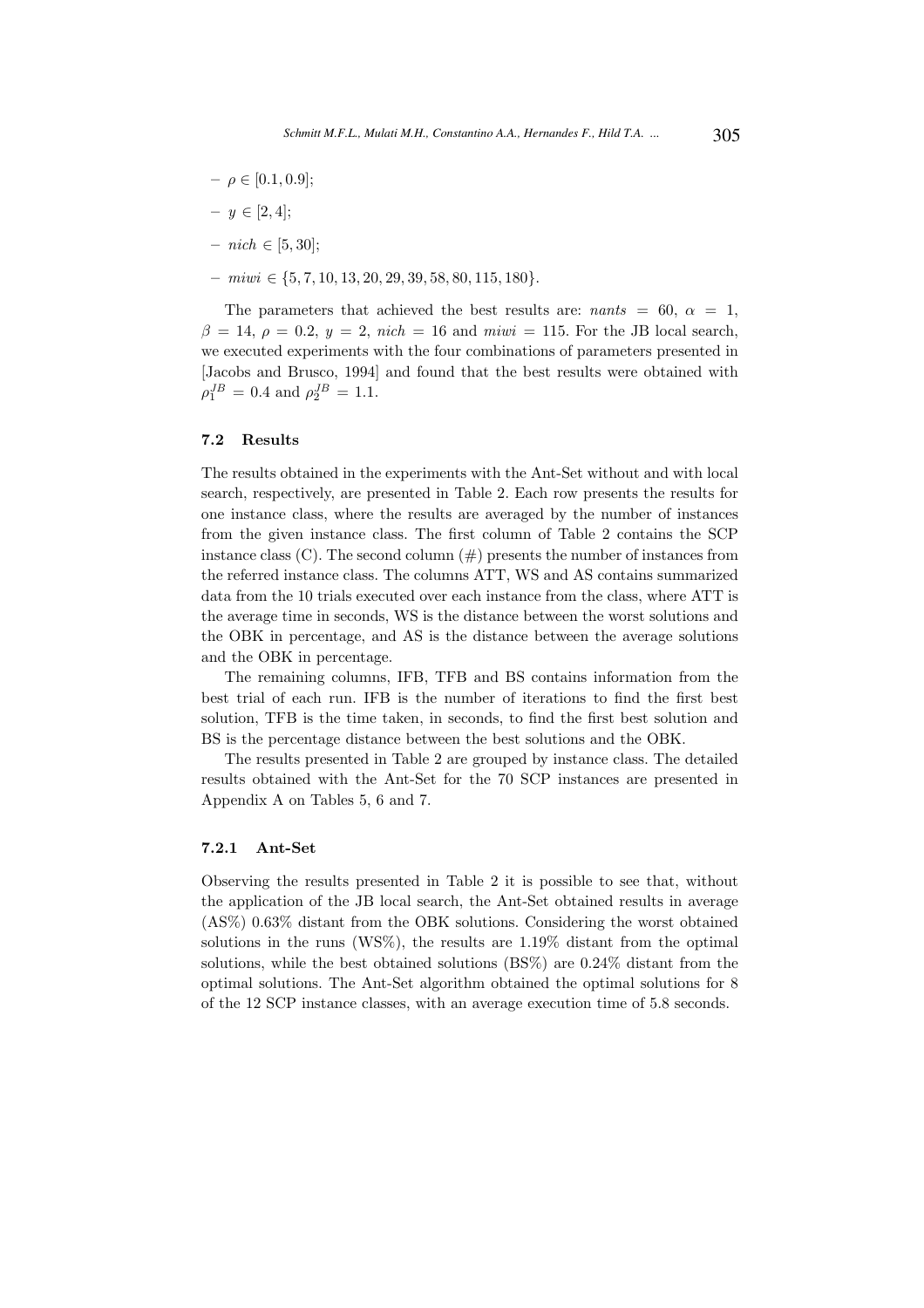|                |                |            |           |           |            | $Ant-Set$ (without JB) |              | $Ant-Set+JB$ |                |      |         |         |              |  |  |
|----------------|----------------|------------|-----------|-----------|------------|------------------------|--------------|--------------|----------------|------|---------|---------|--------------|--|--|
| $\mathcal{C}$  | $\#$           | <b>ATT</b> | WS        | AS        | <b>IFB</b> | TFB                    | <b>BS</b>    | ATT          | WS             | AS   | IFB     | TFB     | <b>BS</b>    |  |  |
|                |                | S          | %         | %         |            | S                      | %            | S            | %              | %    |         | S       | %            |  |  |
| $\overline{4}$ | 10             | 0.5        | 0.22      | 0.06      | 31         | 0.1                    | $\bf{0}$     | 9.4          | 0.23           | 0.10 | 26      | $1.6\,$ | 0.02         |  |  |
| 5              | 10             | 0.9        | 0.31      | 0.09      | 31.5       | 0.2                    | $\bf{0}$     | 16.3         | 0.35           | 0.08 | 21.2    | 2.0     | $\mathbf{0}$ |  |  |
| 6              | 10             | 0.6        |           | 0.56 0.14 | 11.4       | 0.0                    | $\mathbf{0}$ | 4.7          | 0              | 0    | 8.8     | 0.3     | $\mathbf{0}$ |  |  |
| a              | 5              | 2.0        | 0.65      | 0.40      | 30.8       | 0.4                    | 0.25         | 37.5         | 0.49           | 0.21 | 45.8    | 10.7    | $\bf{0}$     |  |  |
| b              | 5              | 2.0        | 0.25      | 0.02      | 3.0        | 0.0                    | $\bf{0}$     | 14.1         | 0              | 0    | $1.6\,$ | 0.2     | $\bf{0}$     |  |  |
| $\mathbf c$    | 5              | 3.8        | 0.97      | 0.25      | 54.0       | 1.0                    | $\mathbf{0}$ | 69.9         | 0.26           | 0.12 | 58.4    | 21.5    | $\mathbf{0}$ |  |  |
| d              | 5              | 3.5        | 0.91      | 0.33      | 7.8        | 0.2                    | $\bf{0}$     |              | 25.8 0.58      | 0.09 | 6.8     | 1.2     | $\bf{0}$     |  |  |
| $\mathbf{e}$   | 5              | 0.2        | 0         | 0         | 1.0        | 0.0                    | $\mathbf{0}$ | $0.5\,$      | 0              | 0    | $1.0\,$ | 0.0     | $\mathbf{0}$ |  |  |
| nre            | 5              | 6.9        | 2.12      | 0.93      | 3.2        | 0.2                    | $\mathbf{0}$ | 22.5         | 0              | 0    | 2.2     | 0.3     | 0            |  |  |
| $\inf$         | 5 <sup>1</sup> |            | 11.5 4.40 | 2.40      | 5.0        | 0.4                    | 1.54         |              | 21.3 1.54 0.15 |      | 7.0     | $1.1\,$ | $\mathbf{0}$ |  |  |
| nrg 5          |                | 17.7       | 1.21      | 0.80      | 53.0       | 5.1                    | 0.49         | 396.6 1.22   |                | 0.52 | 98.8    | 163.0   | 0.25         |  |  |
| $\binom{m}{0}$ |                |            | 20.6 2.64 | 2.13      | 44.0       | 6.4                    | 0.63         | 131.6 2.95   |                | 1.77 | 34.6    | 27.3    | 1.31         |  |  |
|                |                | 5.8        | 1.19      | 0.63      | 23.0       | 1.2                    | 0.24         |              | 62.5 0.64      | 0.25 | 26.0    | 19.1    | 0.13         |  |  |

Table 2: Results by Ant-Set without and with JB local search grouped by SCP class.

The application of the JB local search improves significantly the obtained solutions in terms of solution quality. Considering the average, worst and best solutions, the distances to the optimal solutions decreased to 0.25%, 0.64% and 0.13% respectively. The Ant-Set with the application of the JB local search was also able to obtain the optimal solutions for more instance classes, finding the optimal solutions for 9 of the 12 SCP instance classes, however, for the SCP 4 class, the algorithm lost the optimality for the solution of the best trial. While the application of the JB procedure resulted in improvements to the solutions, there was a high increase in execution time, with the algorithm taking in average 62.5 seconds to run, although that can be mainly attributed to the  $nrg$  class, which took in average 396.6 seconds to execute.

It is worth noting that, for the Ant-Set with and without the application of the JB local search, the stopping criteria was always number of iterations without improvement *(miwi* parameter). In terms of iterations to find the first best solution, considering the best trial of the run, the Ant-Set with and without the JB procedure required in average almost the same number of iterations: 23 and 26, respectively.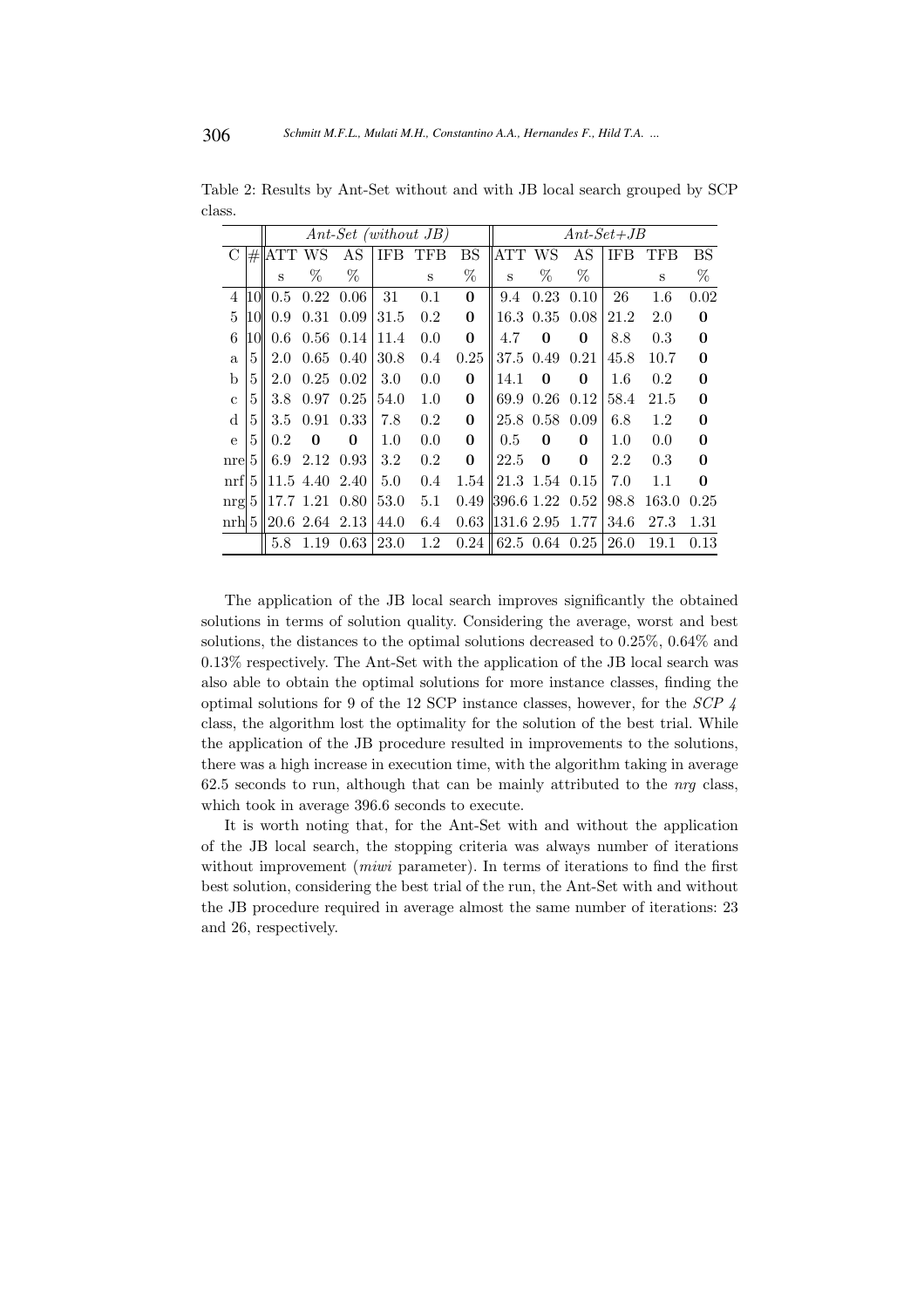#### 7.2.2 Comparison with Ant-Line

In order to compare the Ant-Set with the Ant-Line, we executed experiments with the Ant-Line algorithm using the same methodology as described in Section 7.1, also setting the parameters mt to 1800 seconds and mi to 900, and using irace [López-Ibáñez et al., 2016] to select the remaining parameters. The parameters that obtained the best results for the Ant-Line are:  $nants = 64$ ,  $\alpha = 1$ ,  $\beta = 15$ ,  $\rho = 0.1, y = 2, \text{ nich} = 11 \text{ and } \text{mi} = 115.$  The results obtained by the Ant-Line without and with the application of the JB procedure, grouped by instance classes, are presented in Table 3.

Table 3: Results by Ant-Line without and with JB local search grouped by SCP class.

|                |    |            |              |          |         | $Ant\text{-}Line \ (without \ JB)$ | $Ant\text{-}Line\text{+}JB$ |            |                |          |            |      |              |  |
|----------------|----|------------|--------------|----------|---------|------------------------------------|-----------------------------|------------|----------------|----------|------------|------|--------------|--|
| C              | #  | <b>ATT</b> | WS           | AS       | IFB     | TFB                                | <b>BS</b>                   | <b>ATT</b> | WS             | AS       | <b>IFB</b> | TFB  | BS           |  |
|                |    | S          | %            | %        |         | S                                  | %                           | S          | %              | %        |            | S    | %            |  |
| $\overline{4}$ | 10 | 0.5        | 0.07         | 0.02     | 32.4    | 0.1                                | $\mathbf{0}$                | 5.7        | 0.13           | 0.06     | 32.0       | 1.3  | $\mathbf{0}$ |  |
| 5              | 10 | 0.7        | 0.11         | 0.04     | 20.9    | 0.1                                | 0.03                        | 5.8        | 0.26           | 0.04     | 23.5       | 0.8  | $\bf{0}$     |  |
| 6              | 10 | 0.5        | $\mathbf{0}$ | 0        | 7.4     | 0.0                                | $\mathbf{0}$                | 1.9        | 0              | 0        | $3.6\,$    | 0.1  | $\bf{0}$     |  |
| a              | 5  | 1.3        | 0.41         | 0.26     | 79.8    | 0.6                                | $\bf{0}$                    | 9.7        | 0.33           | 0.27     | 44.6       | 2.8  | 0.17         |  |
| b              | 5  | 1.4        | $\mathbf{0}$ | $\bf{0}$ | $1.6\,$ | 0.0                                | $\mathbf{0}$                | 3.7        | 0              | 0        | 1.2        | 0.0  | $\bf{0}$     |  |
| $\mathbf{c}$   | 5  | 2.3        | 0.35         | 0.12     | 61.4    | 0.7                                | $\mathbf{0}$                |            | 16.2 0.26      | 0.11     | 46.6       | 4.2  | 0.08         |  |
| d              | 5  | 2.6        | 0.61         | 0.27     | 7.4     | 0.1                                | $\mathbf{0}$                | 6.5        | 0.61           | 0.06     | 4.8        | 0.2  | $\bf{0}$     |  |
| $\mathbf{e}$   | 5  | 0.2        | $\Omega$     | 0        | $1.0\,$ | 0.0                                | $\mathbf{0}$                | 0.3        | 0              | $\Omega$ | 1.0        | 0.0  | $\bf{0}$     |  |
| nre            | 5  | 5.4        | 2.12         | 0.77     | $1.4\,$ | 0.1                                | $\mathbf{0}$                |            | 10.1 0.74 0.07 |          | 2.0        | 0.2  | $\bf{0}$     |  |
| nrf            | 5  | 9.2        | 2.97         | 2.40     | 2.8     | 0.2                                | 1.54                        |            | 15.9 2.97      | 0.45     | 2.6        | 0.3  | $\bf{0}$     |  |
| nrg            | 5  | 9.1        | 1.22         | 0.76     | 64.0    | 3.1                                | 0.49                        | 61.9       | 1.11           | 0.56     | 86.0       | 22.7 | 0.13         |  |
| $\binom{m}{b}$ |    | 13.4       | 2.64         | 1.77     | 26.4    | 2.6                                | 0.63                        |            | 32.4 2.29      | 1.64     | 23.0       | 4.9  | 1.31         |  |
|                |    | 3.9        | 0.88         | 0.53     | 25.5    | 0.6                                | 0.22                        | 14.2       | 0.72           | 0.27     | 22.6       | 3.1  | 0.14         |  |

The Ant-Line algorithm without the JB procedure, obtained results in average 0.53% distant from the OBK solutions, with an average execution time of 3.9 seconds. Considering the worst obtained solutions, the results are 0.88% away from the OBK solutions, while the best solutions are 0.22% distant from the OBK solutions. The Ant-Line with the application of the JB local search improved the quality of the solutions, obtaining in terms of average, worst and best solutions 0.27%, 0.72% and 0.14% distant from the OBK solutions, respectively, with an average time of 14.2 seconds.

Comparing the results presented in Tables 2 and 3, without the JB local search, it can be seen that the Ant-Line outperforms the Ant-Set. The Ant-Line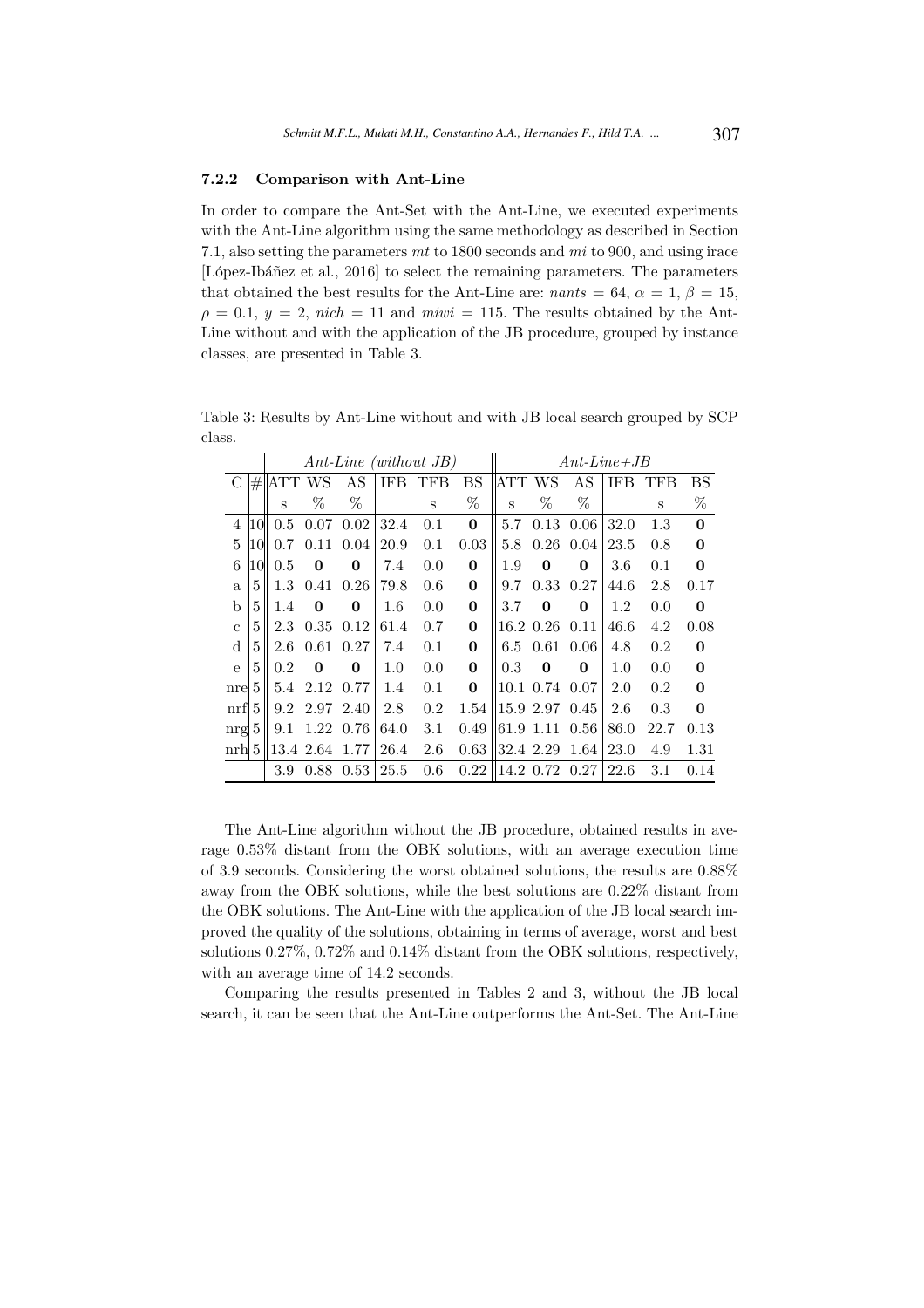algorithm obtained better solutions in terms of quality of the worst found solution, and slightly better results in terms of average quality and quality of the best found solution. Considering the best found solutions, the Ant-Line obtained slightly better results, while requiring in average more iterations to found the best solutions (25.5). Both algorithms obtained the optimal solutions to 8 of the 12 instance classes. In terms of execution time, the Ant-Line outperforms the Ant-Set, with average times of execution of 3.9 and 5.8 seconds respectively, although it is important to note that the computational complexity of the pheromone operations is different for both algorithms.

The application of the JB local search improved the results of both algorithms, with the Ant-Set obtaining the best results in terms of averaged solution quality, quality of the worst found solution and quality of the best found solution. Considering the best found solutions, the Ant-Set obtained the optimal solutions to 9 of the 12 instance classes, while the Ant-Line obtained the optimal solutions for 8 of the 12 classes. The main issue with the Ant-Set algorithm is execution time: the Ant-Set is considerably slower, requiring in average 62.5 seconds to execute, but that can be partially attributed to the nrg and nrh classes, which require a high number of iterations to find the best solutions. The higher amount of iterations required are associated with the pheromone manipulation, which suggests that the pheromone manipulation based on the desirability of including subsets of columns together to the solution results in a more diversified exploration of the solution space.

### 7.2.3 Comparison with State-of-the-Art

Although there are other metaheuristics that present interesting results in terms of solution quality and execution time [Sundar and Singh, 2012], our major interest is comparing the Ant-Set with other ACO approaches. The current best ACO algorithm to the SCP is the LP-MMAS-LS, proposed by [Al-Shihabi et al., 2015]. The LP-MMAS-LS is a hybrid of the MMAS [Stützle and Hoos, 2000], with the construction graph and the local search used by [Ren et al., 2010], while also using information from Lagrangian relaxation to reduce the size of the problem.

Table 4 presents results by the Ant-Set with the JB local search and the LP-MMAS-LS, containing the average time of execution in seconds (ATT), the distance between the average solutions and the OBK (AS) and the distance between the best solutions and the OBK (BS), grouped by instance classes. The information regarding the Ant-Set was extracted from Table 2, excluding the SCP e instance class. The experiments for the LP-MMAS-LS were conducted on a computer Intel Core i5-3210M of 2.5 GHz with 8 GB of main memory.

As reported in Table 4, the LP-MMAS-LS outperforms the Ant-Set. LP-MMAS-LS is the first ACO algorithm to obtain the optimal solution for all 65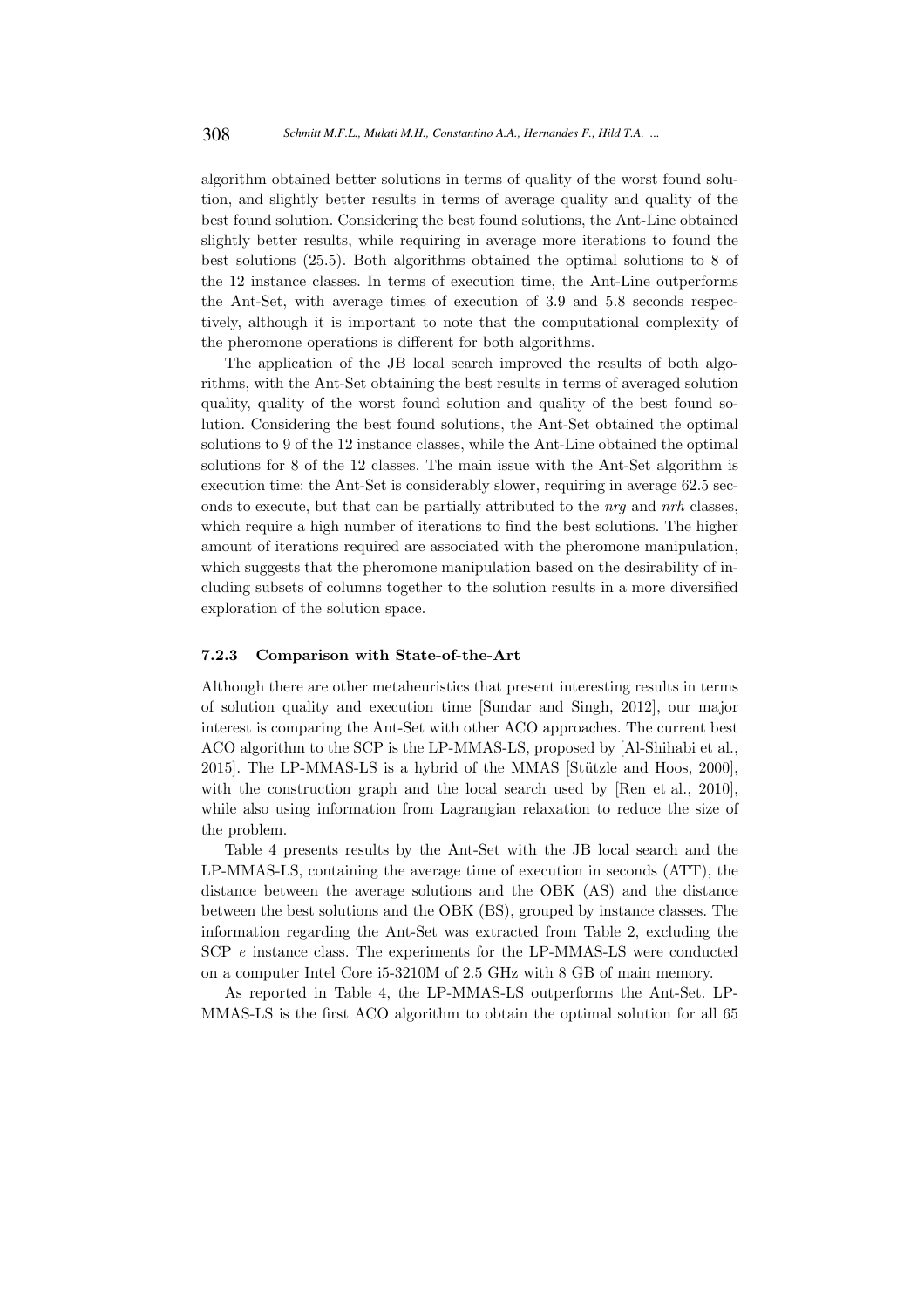instances [Al-Shihabi et al., 2015]. In comparison, the Ant-Set with JB local search is able to obtain the optimal solution for 59 of the 65 instances, with the best solutions being 0.14% distant from the optimal solutions.

In terms of average solution, the results are competitive, with the LP-MMAS-LS obtaining results 0.22% distant from the OBK solutions and the Ant-Set obtaining results 0.28% distant from the OBK solutions. Considering the average time of execution, the LP-MMAS-LS significantly outperforms the Ant-Set. The high amount of time required by the Ant-Set can be attributed to the JB local search, while the low amount of time required by the LP-MMAS-LS is related to the reduction in the number of columns.

|                |                 |                 | $Ant-Set+JB$ |              |            | LP-MMAS-LS |              |
|----------------|-----------------|-----------------|--------------|--------------|------------|------------|--------------|
| C              | $\overline{\#}$ | ATT AS          |              | <b>BS</b>    | <b>ATT</b> | AS         | BS           |
|                |                 | S               | $\%$         | %            | S          | %          | %            |
| 4              | '10             | 9.4             | 0.10         | 0.02         | 1.0        | 0          | $\mathbf{0}$ |
| 5              | 10              | 16.3            | 0.08         | 0            | 1.1        | 0          | $\mathbf{0}$ |
| 6              | 10              | 4.7             | 0            | $\bf{0}$     | 1.0        | 0          | $\mathbf{0}$ |
| $\mathbf{a}$   | 5               | 37.5 0.21       |              | $\mathbf{0}$ | 2.1        | 0.17       | $\mathbf{0}$ |
| b              | 5               | 14.1            | 0            | $\bf{0}$     | 1.0        | 0          | $\mathbf{0}$ |
| $\overline{c}$ | 5               | 69.9 0.12       |              | $\mathbf{0}$ | 3.3        | 0.03       | $\mathbf{0}$ |
| d              | 5               | 25.8 0.09       |              | $\mathbf{0}$ | 1.1        | 0          | $\mathbf{0}$ |
| nrel           | 5               | 22.5            | O            | $\mathbf{0}$ | 1.3        | 0          | $\mathbf{0}$ |
| $\inf$         | 5               | 21.3 0.15       |              | $\mathbf{0}$ | 1.3        | 0.46       | $\mathbf{0}$ |
| nrg            | 5               | 396.6 0.52 0.25 |              |              | 11.1       | 0.50       | $\mathbf{0}$ |
| nrh  5         |                 | 131.6 1.77 1.31 |              |              | 6.8        | 1.25       | 0            |
|                |                 |                 | 68.2 0.28    | 0.14         | 2.8        | $0.22\,$   | 0            |

Table 4: Results by Ant-Set with JB local search and LP-MMAS-LS [Al-Shihabi et al., 2015] grouped by SCP class.

### 8 Conclusions and Future Work

In this paper, we proposed an ACO-based algorithm to solve the SCP problem called Ant-Set. The algorithm is based on line-orientation, that is, the construction of solutions is firstly based on the uncovered lines, while it also uses a novelty way to manipulate pheromone, where the pheromone trails are associated with the connections between components of a constructive graph, which indicates the desirability of including sets of components together to the solution.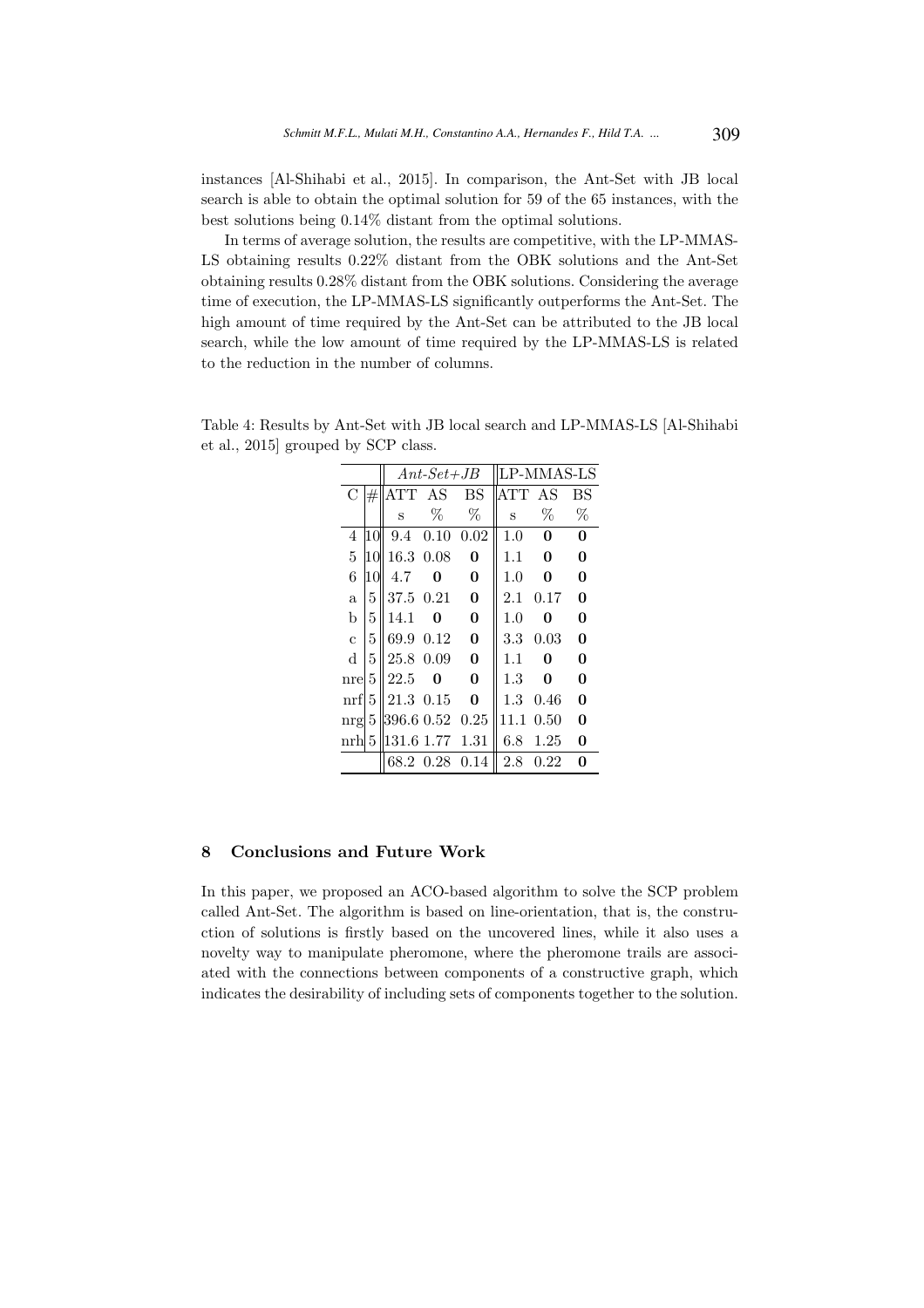We performed experiments with 70 instances from OR-Library, while also applying a local search in order to improve the solutions found by the artificial ants. The results suggests that the proposed pheromone manipulation is capable of exploring different combinations in the solution space, being able to obtain optimal solutions for more instances classes than the Ant-Line algorithm and also improving the quality of the obtained solutions.

Future works will consist in incorporate maximum and minimum limits to the pheromone values, improving the heuristic information, including SCP and linear programming specific techniques, the application of different local searches, adaptive adjustment of parameters during the execution of the algorithm, and parallel implementations of the Ant-Set algorithm in order to improve execution time.

### Acknowledgments

The authors would like to thank Fundação Araucária–PR for the financial support.

#### References

- [Aickelin, 2002] Aickelin, U. (2002). An indirect genetic algorithm for set covering problems. *Journal of the Operational Research Society*, pages 1118–1126.
- [Al-Shihabi et al., 2015] Al-Shihabi, S., Arafeh, M., and Barghash, M. (2015). An improved hybrid algorithm for the set covering problem. *Computers & Industrial Engineering*, 85:328–334.
- [Al-Sultan et al., 1996] Al-Sultan, K., Hussain, M., and Nizami, J. (1996). A genetic algorithm for the set covering problem. *Journal of the Operational Research Society*, pages 702–709.
- [Balas and Ho, 1980] Balas, E. and Ho, A. (1980). Set covering algorithms using cutting planes, heuristics, and subgradient optimization: A computational study. *Math. Program. Study*, 12:37–60.
- [Beasley, 1990a] Beasley, J. (1990a). A lagrangian heuristic for set-covering problems. *Naval Research Logistics (NRL)*, 37(1):151–164.
- [Beasley, 1990b] Beasley, J. (1990b). OR-Library: distributing test problems by electronic mail. *Journal of the Operational Research Society*, 41(11):1069–1072.
- [Beasley and Chu, 1996] Beasley, J. and Chu, P. (1996). A genetic algorithm for the set covering problem. *European Journal of Operational Research*, 94(2):392–404.
- [Caprara et al., 1999] Caprara, A., Fischetti, M., and Toth, P. (1999). A Heuristic Method for the Set Covering Problem. *Operations Research*, 47(5):730–743.
- [Caprara et al., 2000] Caprara, A., Toth, P., and Fischetti, M. (2000). Algorithms for the set covering problem. *Annals of Operations Research*, 98(1):353–371.
- [Chvatal, 1979] Chvatal, V. (1979). A greedy heuristic for the set-covering problem. *Mathematics of operations research*, pages 233–235.
- [Colorni et al., 1991] Colorni, A., Dorigo, M., Maniezzo, V., et al. (1991). Distributed optimization by ant colonies. In *Proceedings of the First European Conference on Artificial Life*, pages 134–142. Paris, France: Elsevier Publishing.
- [Cormen et al., 2009] Cormen, T. H., Leiserson, C. E., Rivest, R. L., and Stein, C. (2009). *Introduction to Algorithms*. MIT Press, Cambridge, Massachusetts, 3rd edition.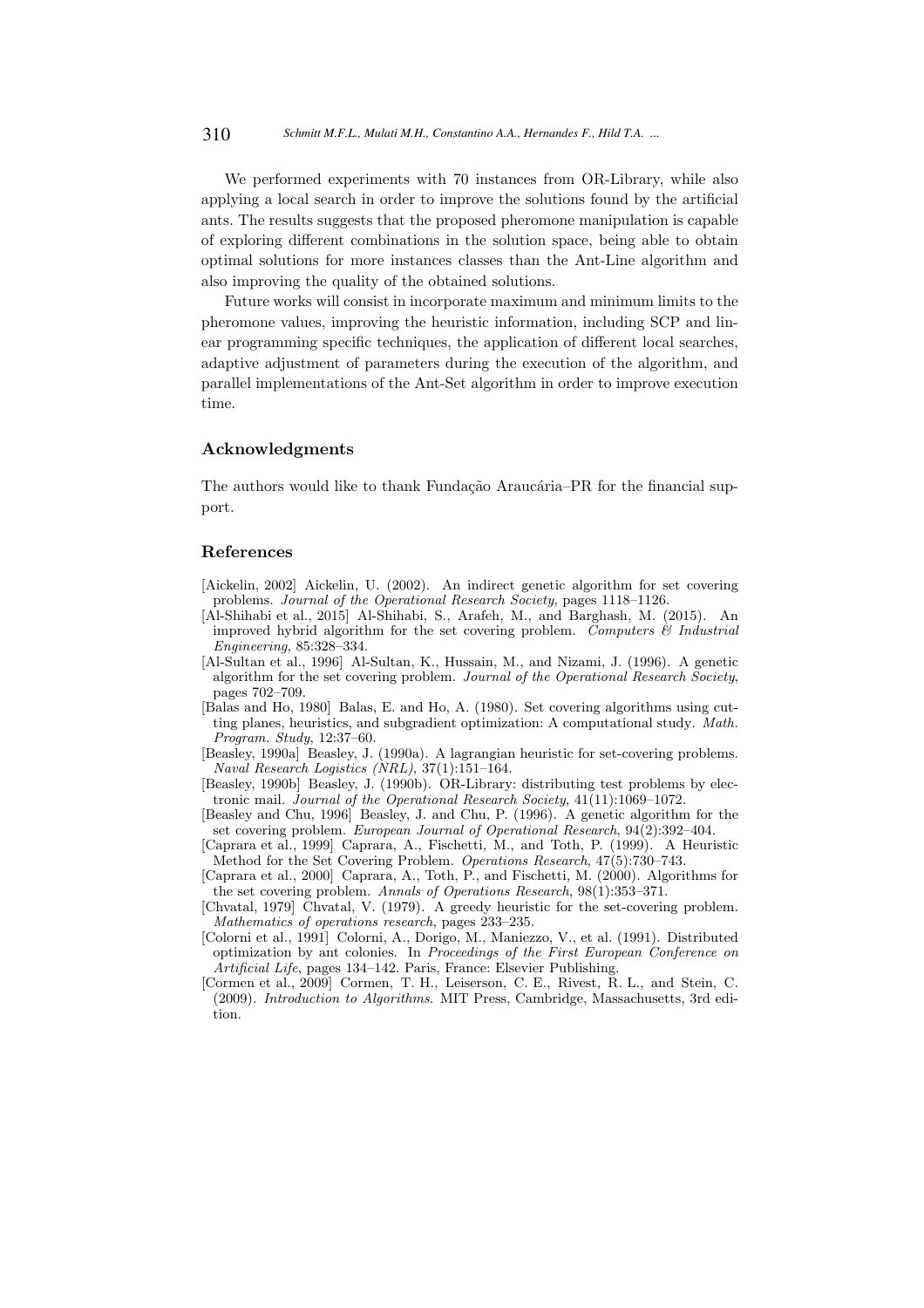- [Cormen et al., 2009] Cormen, T. H., Leiserson, C. E., Rivest, R. L., and Stein, C. (2009). *Introduction to Algorithms, Third Edition*. MIT Press, 3rd edition.
- [Crawford and Castro, 2006] Crawford, B. and Castro, C. (2006). Integrating lookahead and post processing procedures with aco for solving set partitioning and covering problems. In *International Conference on Artificial Intelligence and Soft Computing*, pages 1082–1090. Springer.
- [de Oliveira, 1999] de Oliveira, N. V. (1999). Problema de Cobertura de Conjuntos Uma Comparação Numérica de Algoritmos Heurísticos. Master's thesis, Universidade Federal de Santa Catarina, Programa de Pós-Graduação em Engenharia de Produção.
- [Desrochers and Soumis, 1989] Desrochers, M. and Soumis, F. (1989). A column generation approach to the urban transit crew scheduling problem. *Transportation science*, 23(1):1–13.
- [Dorigo, 1992] Dorigo, M. (1992). *Optimization, Learning and Natural Algorithms*. PhD thesis, Ph. D. thesis, Politecnico di Milano IT, Dipartimento di Elettronica ed Informatica.
- [Dorigo et al., 2006] Dorigo, M., Birattari, M., and Stützle, T. (2006). Ant Colony Optimization - Artificial Ants as a Computational Intelligence Technique. *IEEE Computational Intelligence Magazine*, 1(4):28–39.
- [Dorigo and Gambardella, 1997] Dorigo, M. and Gambardella, L. M. (1997). Ant colony system: a cooperative learning approach to the traveling salesman problem. *IEEE Trans. Evolutionary Computation*, 1(1):53–66.
- [Dorigo et al., 1996] Dorigo, M., Maniezzo, V., and Colorni, A. (1996). Ant system: optimization by a colony of cooperating agents. *Systems, Man, and Cybernetics, Part B, IEEE Transactions on*.
- [Dorigo and Stützle, 2004] Dorigo, M. and Stützle, T. (2004). *Ant Colony Optimization*. Bradford Books. MIT Press, Cambridge, Massachusetts.
- [Farahani et al., 2012] Farahani, R. Z., Asgari, N., Heidari, N., Hosseininia, M., and Goh, M. (2012). Covering problems in facility location: A review. *Computers & Industrial Engineering*, 62(1):368–407.
- [Feo and Resende, 1989] Feo, T. and Resende, M. (1989). A probabilistic heuristic for a computationally difficult set covering problem. *Operations research letters*, 8(2):67– 71.
- [Fisher, 1981] Fisher, M. (1981). The Lagrangian Relaxation Method for Solving Integer Programming Problems. *Management Science*, 27(1):1–18.
- [Flores et al., 1999] Flores, P., Neto, H., and Marques-Silva, J. (1999). On applying set covering models to test set compaction. In *VLSI, 1999. Proceedings. Ninth Great Lakes Symposium on*, pages 8–11. IEEE.
- [Francis and White, 1977] Francis, R. and White, J. (1977). Facility layout and location: An analytical approach. 1974.
- [Garey and Johnson, 1979] Garey, M. and Johnson, D. (1979). *Computers and Intractability: A Guide to the Theory of NP-Completeness*. WH Freeman & Co. New York, NY, USA.
- [Haddadi, 1997] Haddadi, S. (1997). Simple lagrangian heuristic for the set covering problem. *European journal of operational research*, 97(1):200–204.
- [Hadji et al., 2000] Hadji, R., Rahoual, M., Talbi, E., and Bachelet, V. (2000). Ant colonies for the set covering problem. In *Abstract proceedings of ANTS2000–From Ant Colonies to Artificial Ants: A Series of International Workshops on Ant Algorithms*, pages 63–66.
- [Housos and Elmroth, 1997] Housos, E. and Elmroth, T. (1997). Automatic optimization of subproblems in scheduling airline crews. *Interfaces*, pages 68–77.
- [Jacobs and Brusco, 1994] Jacobs, L. and Brusco, M. (1994). A simulated annealingbased heuristic for the set-covering problem. In *Proceedings of Decision Sciences Institute*, volume 2, pages 1189–91.
- [Jacobs and Brusco, 1995] Jacobs, L. and Brusco, M. (1995). A local-search heuristic for large set-covering problems. *Naval research logistics*, 42(7):1129–1140.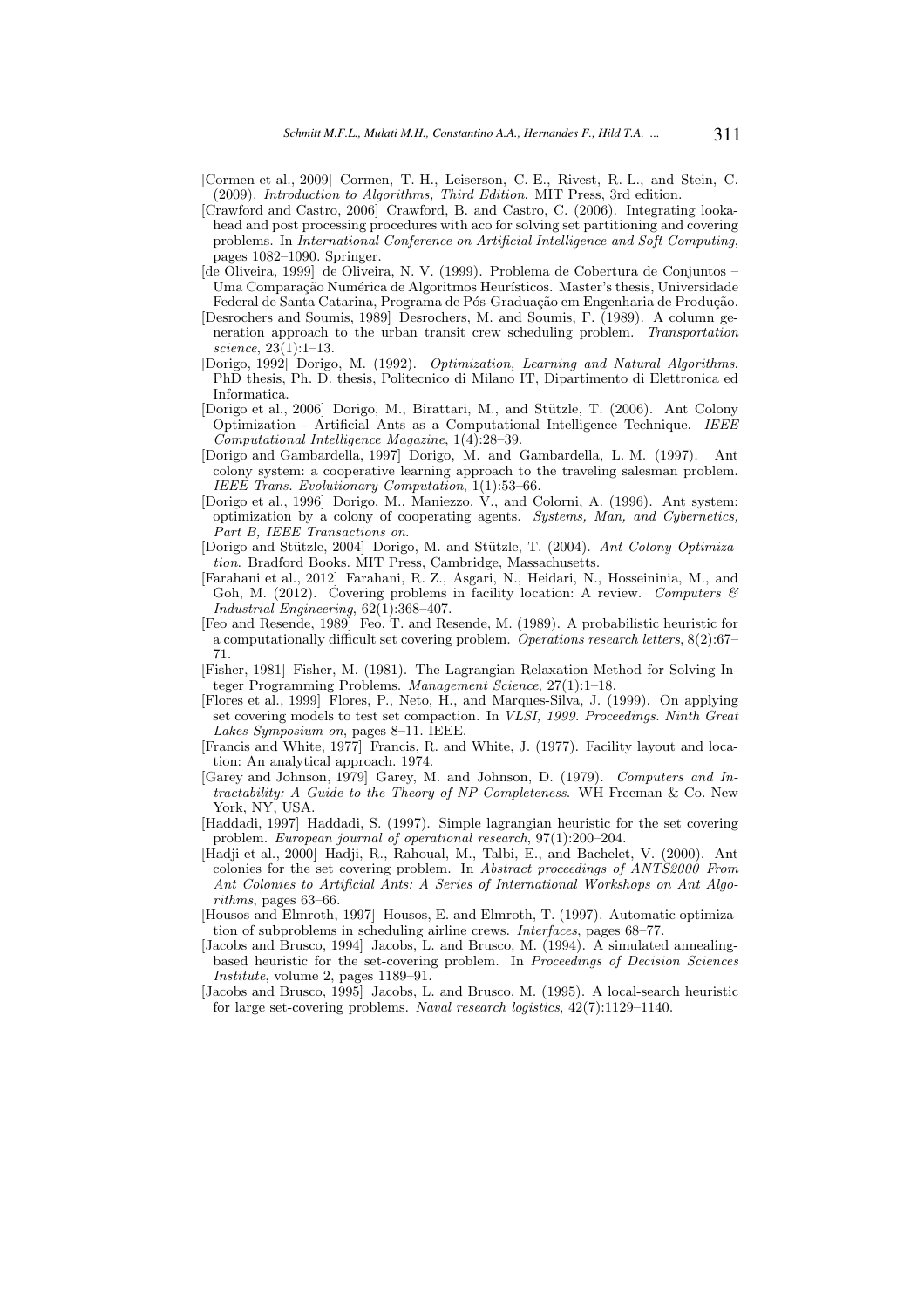- [Lanza-Gutierrez et al., 2017] Lanza-Gutierrez, J. M., Crawford, B., Soto, R., Berrios, N., Gomez-Pulido, J. A., and Paredes, F. (2017). Analyzing the effects of binarization techniques when solving the set covering problem through swarm optimization. *Expert Systems with Applications*, 70:67–82.
- [Leguizamon and Michalewicz, 2000] Leguizamon, G. and Michalewicz, Z. (2000). Ant Systems for Subset Problems. *Unpublished manuscript*.
- [Lessing et al., 2004] Lessing, L., Dumitrescu, I., and Stutzle, T. (2004). A Comparison Between ACO Algorithms for the Set Covering Problem. *Lecture Notes in Computer Science*.
- [López-Ibáñez et al., 2016] López-Ibáñez, M., Dubois-Lacoste, J., Cáceres, L. P., Birattari, M., and Stützle, T.  $(2016)$ . The irace package: Iterated racing for automatic algorithm configuration. *Operations Research Perspectives*, 3:43–58.
- [Maniezzo, 1999] Maniezzo, V. (1999). Exact and Approximate Nondeterministic Tree-Search Procedures for the Quadratic Assignment Problem. *INFORMS Journal on Computing*, 11(4):358–369.
- [Maniezzo and Colorni, 1999] Maniezzo, V. and Colorni, A. (1999). The ant system applied to the quadratic assignment problem. *Knowledge and Data Engineering, IEEE Transactions on*, 11(5):769 –778.
- [Marchiori and Steenbeek, 2000] Marchiori, E. and Steenbeek, A. (2000). An Evolutionary Algorithm for Large Scale Set Covering Problems with Application to Airline Crew Scheduling. In *Real-World Applications of Evolutionary Computing: EvoWorkshops 2000: EvoIASP, EvoSCONDI, EvoTel, EvoSTIM, EvoRob, and EvoFlight, Edinburgh, Scotland, UK, April 17, 2000: Proceedings*, pages 367–381. Springer.
- [Mulati, 2009] Mulati, M. H. (2009). Investigação da meta-heurística de otimização por colônia de formigas artificiais aplicada ao problema de cobertura de conjunto. Master's thesis, PCC, DIN, Universidade Estadual de Maringá, Maringá - PR - Brasil.
- [Mulati and Constantino, 2011] Mulati, M. H. and Constantino, A. A. (2011). Antline: a line-oriented aco algorithm for the set covering problem. In *Chilean Computer Science Society (SCCC), 2011 30th International Conference of the*, pages 265–274. IEEE.
- [Rahoual et al., 2002] Rahoual, M., Hadji, R., and Bachelet, V. (2002). Parallel ant system for the set covering problem. *Ant Algorithms*, pages 249–297.
- [Ren et al., 2008] Ren, Z., Feng, Z., Ke, L., and Chang, H. (2008). A fast and efficient ant colony optimization approach for the set covering problem. In *Evolutionary Computation, 2008. CEC 2008.(IEEE World Congress on Computational Intelligence). IEEE Congress on*, pages 1839–1844. IEEE.
- [Ren et al., 2010] Ren, Z., Feng, Z., Ke, L., and Zhang, Z. (2010). New ideas for applying ant colony optimization to the set covering problem. *Computers & Industrial Engineering*, 58(4):774–784.
- [Solnon and Bridge, 2006] Solnon, C. and Bridge, D. (2006). An ant colony optimization meta-heuristic for subset selection problems. *System Engineering using Particle Swarm Optimization, Nova Science*.
- [Stutzle and Hoos, 1998] Stutzle, T. and Hoos, H. (1998). Improvements on the antsystem: Introducing the max-min ant system. In *Artificial neural nets and genetic algorithms: proceedings of the International Conference in Norwich, UK, 1997*, volume 228, page 245. Springer Verlag Wien.
- [Stützle and Hoos, 2000] Stützle, T. and Hoos, H. (2000). Max–min ant system. *Future Generation Computer Systems*, 16(8):889–914.
- [Sundar and Singh, 2012] Sundar, S. and Singh, A. (2012). A hybrid heuristic for the set covering problem. *Operational Research*, 12(3):345–365.
- [Toregas et al., 1971] Toregas, C., Swain, R., ReVelle, C., and Bergman, L. (1971). The location of emergency service facilities. *Operations Research*, pages 1363–1373.
- [Vasko, 1984] Vasko, F. (1984). An efficient heuristic for large set covering problems. *Naval Research Logistics Quarterly*, 31(1):163–171.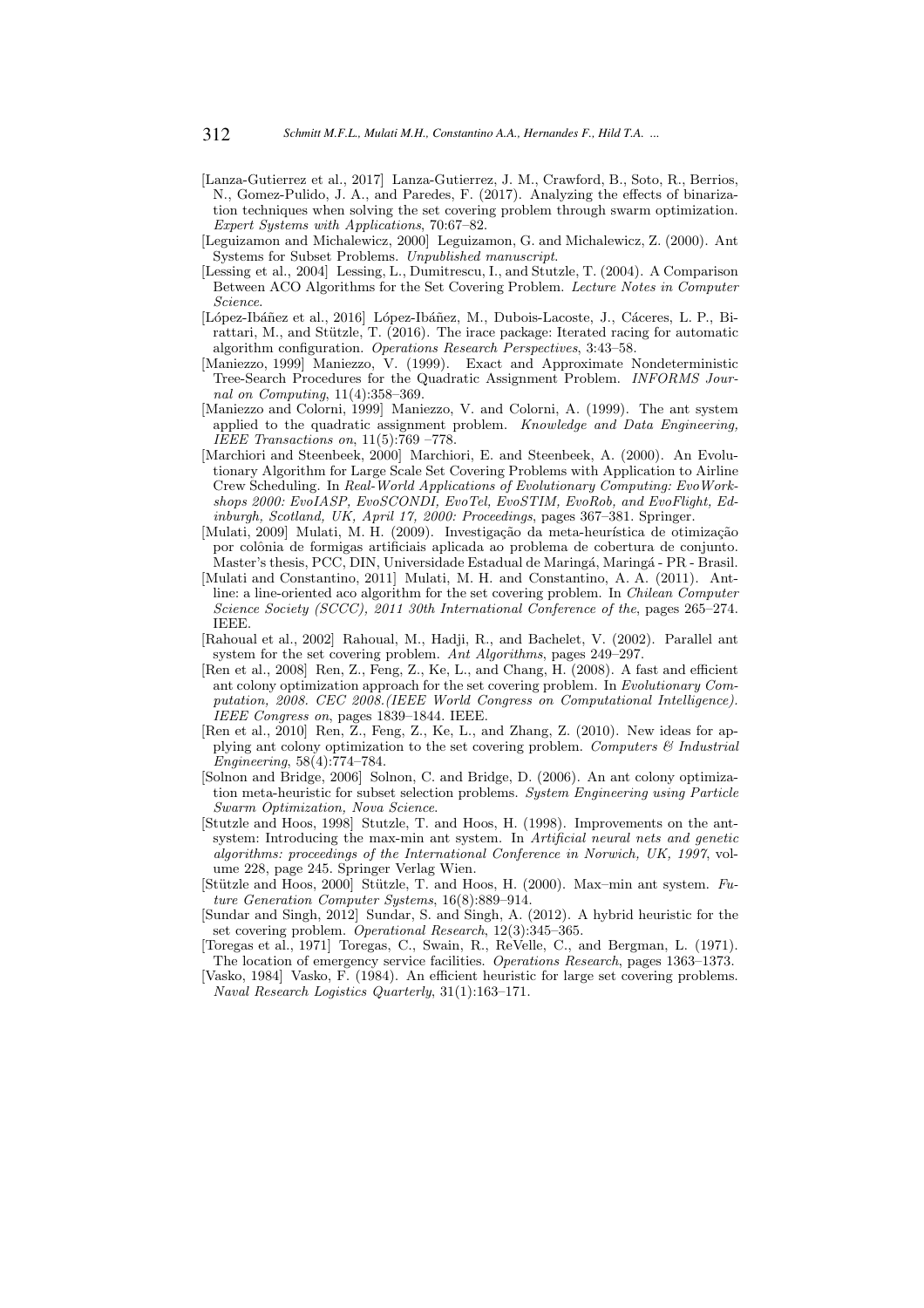[Yagiura et al., 2006] Yagiura, M., Kishida, M., and Ibaraki, T. (2006). A 3-flip neighborhood local search for the set covering problem. *European Journal of Operational Research*.

# A Detailed Results by Ant-Set

This appendix presents the detailed results obtained in the experiments with the Ant-Set. The results obtained without and with local search are reported on Tables 5, 6 and 7, including the averaged data by SCP instance class.

The first column of those tables contains the SCP instance (C). The second column presents the OBK for the referred instance, according to [Ren et al., 2010]. The columns ATT, WS and AS contains summarized data from the 10 trials executed over an instance, where ATT is the average time from the trials of the run in seconds, WS is the distance between the worst solution reported by a trial of the run and the OBK of the instance in percentage, and AS is the distance between the average solution of the run and the OBK of the instance in percentage.

The remaining columns, IFB, TFB and BS contains information from the best trial of the run, where IFB is the number of iterations to find the first best solution of the trial, TFB is the time taken, in seconds, to find the first best solution and BS is the percentage distance between the best solution find by the trial and the OBK of the instance.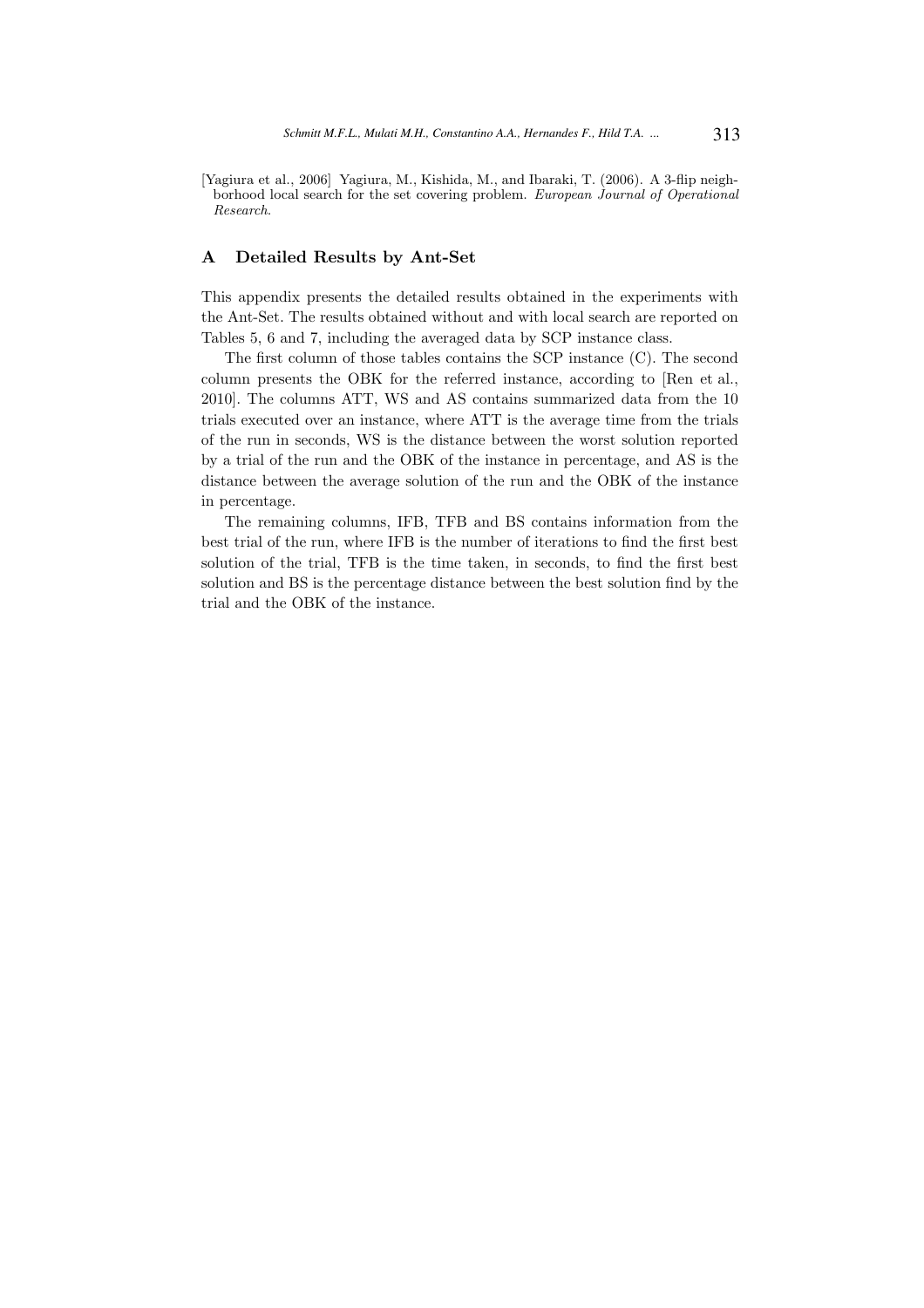|         |         |        |          |           |                | $Ant-Set$ (without JB) |              | $Ant-Set+JB$ |                  |          |                |         |                  |  |  |
|---------|---------|--------|----------|-----------|----------------|------------------------|--------------|--------------|------------------|----------|----------------|---------|------------------|--|--|
| C       | OBK     | ATT WS |          | AS        |                | <b>IFB TFB</b>         | $_{\rm BS}$  | <b>ATT</b>   | WS               | AS       | <b>IFB</b>     | TFB     | BS               |  |  |
|         |         | $\,$ S | %        | %         |                | $\,$ S                 | %            | $\,$ S       | $\%$             | %        |                | $\,$ S  | $\%$             |  |  |
| 4.1     | 429     | 0.5    | $\bf{0}$ | $\bf{0}$  | 30             | 0.1                    | $\bf{0}$     | 8.8          | 0.23             | 0.19     | 48             | 2.8     | $\bf{0}$         |  |  |
| 4.2     | 512     | 0.4    | $\bf{0}$ | $\bf{0}$  | 24             | 0.1                    | $\bf{0}$     | 9.9          | $\bf{0}$         | $\bf{0}$ | 30             | 1.7     | $\bf{0}$         |  |  |
| 4.3     | 516     | 0.5    | 0.19     | 0.02      | 40             | 0.1                    | $\mathbf{0}$ | 9.8          | 0.78             | 0.08     | 17             | 1.1     | $\bf{0}$         |  |  |
| 4.4     | 494     | 0.5    | 0.20     | 0.16      | 61             | 0.2                    | $\bf{0}$     | 9.8          | 0.20             | 0.14     | 32             | 1.9     | $\bf{0}$         |  |  |
| 4.5     | 512     | 0.4    | 0.39     | 0.12      | 20             | 0.1                    | $\bf{0}$     | 7.4          | $0.39\,$         | $0.31\,$ | 38             | 1.9     | $\boldsymbol{0}$ |  |  |
| 4.6     | 560     | 0.5    | 0.18     | 0.04      | 24             | 0.1                    | $\bf{0}$     | 8.8          | $\bf{0}$         | $\bf{0}$ | 19             | 1.2     | $\boldsymbol{0}$ |  |  |
| 4.7     | 430     | 0.5    | 0.47     | $0.05\,$  | 21             | 0.1                    | $\bf{0}$     | $9.5\,$      | 0.47             | 0.05     | $\mathbf{1}$   | 0.1     | $\boldsymbol{0}$ |  |  |
| 4.8     | 492     | 0.4    | $\bf{0}$ | $\bf{0}$  | 23             | 0.1                    | $\mathbf{0}$ | 7.0          | 0.20             | 0.20     | $\overline{4}$ | 0.2     | 0.20             |  |  |
| 4.9     | 641     | 0.5    | 0.78     | 0.23      | 62             | 0.2                    | $\bf{0}$     | 15.5         | $\bf{0}$         | $\bf{0}$ | 68             | 5.0     | $\boldsymbol{0}$ |  |  |
| 4.10    | 514     | 0.4    | $\bf{0}$ | $\bf{0}$  | $\overline{5}$ | 0.0                    | $\bf{0}$     | 8.0          | $\bf{0}$         | $\bf{0}$ | 3              | 0.2     | $\bf{0}$         |  |  |
| 4       |         | 0.5    | 0.22     | 0.06      | 31             | 0.1                    | $\bf{0}$     | 9.4          | 0.23             | 0.10     | 26             | $1.6\,$ | 0.02             |  |  |
| 5.1     | $253\,$ | 0.9    | $\bf{0}$ | $\bf{0}$  | 29             | 0.2                    | $\bf{0}$     | 15.6         | $\bf{0}$         | $\bf{0}$ | 14             | 1.3     | $\bf{0}$         |  |  |
| $5.2\,$ | 302     | 1.0    | 0.33     | 0.26      | 132            | 0.7                    | $\Omega$     | $30.0\,$     | 0.99             | 0.17     | 121            | 11.7    | $\bf{0}$         |  |  |
| $5.3\,$ | 226     | 0.9    | 0.88     | 0.18      | 38             | 0.3                    | $\bf{0}$     | 15.3         | 0.88             | 0.44     | 23             | 2.0     | $\bf{0}$         |  |  |
| 5.4     | 242     | 0.8    | $\bf{0}$ | $\bf{0}$  | 15             | 0.1                    | $\mathbf{0}$ | 14.4         | 0.41             | 0.04     | 16             | 1.5     | $\bf{0}$         |  |  |
| 5.5     | 211     | 0.9    | 0.47     | 0.19      | 18             | 0.1                    | $\bf{0}$     | 13.3         | 0.47             | 0.05     | $\overline{2}$ | 0.2     | $\boldsymbol{0}$ |  |  |
| 5.6     | 213     | 0.8    | $\bf{0}$ | $\bf{0}$  | $\overline{4}$ | 0.0                    | $\bf{0}$     | 13.4         | $\bf{0}$         | $\bf{0}$ | $\,1\,$        | 0.1     | $\bf{0}$         |  |  |
| 5.7     | 293     | 1.0    | 0.34     | 0.17      | 24             | 0.2                    | $\bf{0}$     | 16.3         | 0.34             | 0.07     | 19             | 2.0     | $\bf{0}$         |  |  |
| $5.8\,$ | 288     | 0.9    | 0.69     | 0.07      | 15             | 0.1                    | $\bf{0}$     | 14.8         | $\bf{0}$         | $\bf{0}$ | 5              | 0.5     | $\bf{0}$         |  |  |
| 5.9     | 279     | 0.8    | 0.36     | 0.07      | 20             | 0.2                    | $\mathbf{0}$ | 14.5         | 0.36             | 0.07     | 3              | 0.3     | $\bf{0}$         |  |  |
| 5.10    | 265     | 0.9    | $\bf{0}$ | $\bf{0}$  | 20             | 0.1                    | $\bf{0}$     | 15.7         | $\boldsymbol{0}$ | $\bf{0}$ | 8              | 0.8     | $\bf{0}$         |  |  |
| 5       |         | 0.9    | 0.31     | 0.09      | 31.5           | 0.2                    | $\bf{0}$     | 16.3         | 0.35             | 0.08     | 21.2           | 2.0     | $\bf{0}$         |  |  |
| 6.1     | 138     | 0.6    | 1.45     | 0.29      | 15             | 0.1                    | $\bf{0}$     | 5.6          | $\boldsymbol{0}$ | $\bf{0}$ | 17             | 0.6     | $\bf{0}$         |  |  |
| $6.2\,$ | 146     | 0.5    | 1.37     | 0.41      | 11             | 0.0                    | $\bf{0}$     | $4.6\,$      | $\bf{0}$         | $\bf{0}$ | 8              | 0.3     | $\boldsymbol{0}$ |  |  |
| 6.3     | 145     | 0.5    | $\bf{0}$ | $\bf{0}$  | $\overline{4}$ | 0.0                    | $\bf{0}$     | 4.4          | $\bf{0}$         | $\bf{0}$ | 4              | 0.1     | $\bf{0}$         |  |  |
| 6.4     | 131     | 0.5    | $\bf{0}$ | $\bf{0}$  | 7              | 0.0                    | $\bf{0}$     | $4.3\,$      | $\bf{0}$         | $\bf{0}$ | 7              | 0.2     | $\boldsymbol{0}$ |  |  |
| $6.5\,$ | 161     | 0.6    | $\bf{0}$ | $\bf{0}$  | 20             | 0.1                    | $\bf{0}$     | 4.9          | $\boldsymbol{0}$ | $\bf{0}$ | 8              | 0.3     | 0                |  |  |
| 6       |         | 0.6    | 0.56     | 0.14 11.4 |                | 0.0                    | $\mathbf{0}$ | 4.7          | $\bf{0}$         | $\bf{0}$ | 8.8            | 0.3     | $\mathbf{0}$     |  |  |

Table 5: Results by Ant-Set for the instances of SCP classes 4, 5 and 6.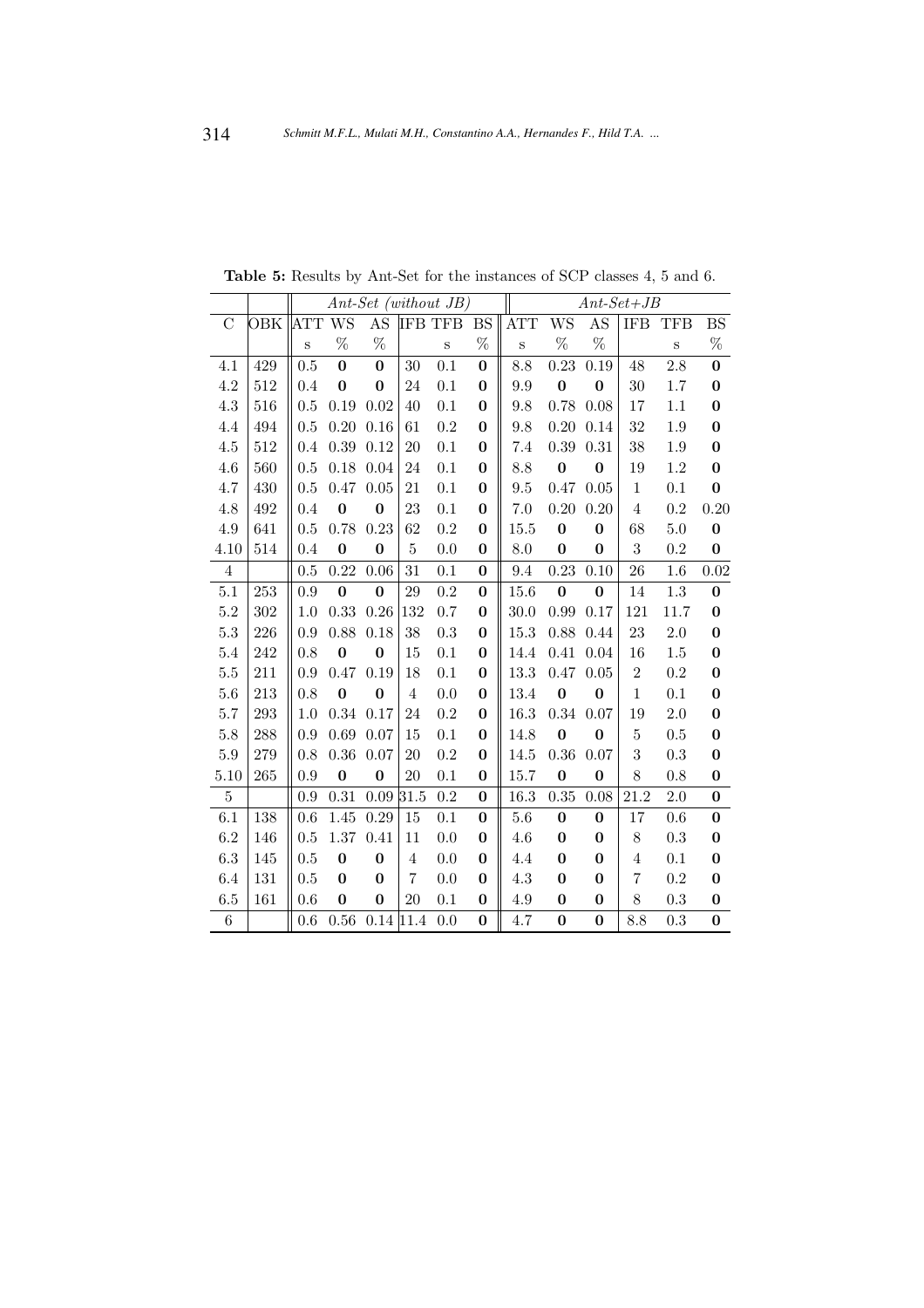|                |                |         |          |          |                | $Ant-Set$ (without JB) | $Ant\text{-}Set+\text{JB}$ |            |           |          |                  |            |                  |
|----------------|----------------|---------|----------|----------|----------------|------------------------|----------------------------|------------|-----------|----------|------------------|------------|------------------|
| $\overline{C}$ | OBK            | ATT WS  |          | AS       |                | <b>IFB TFB</b>         | <b>BS</b>                  | <b>ATT</b> | <b>WS</b> | AS       | <b>IFB</b>       | <b>TFB</b> | <b>BS</b>        |
|                |                | S       | %        | $\%$     |                | S                      | $\%$                       | $\,$ S     | %         | $\%$     |                  | $\rm S$    | $\%$             |
| a.1            | 253            | 1.8     | 1.19     | 0.75     | 41             | 0.5                    | 0.40                       | 44.3       | 0.79      | 0.32     | 85               | 20.4       | $\bf{0}$         |
| a.2            | 252            | 2.3     | 0.79     | 0.08     | 48             | 0.6                    | $\bf{0}$                   | 37.6       | 0.79      | 0.16     | 32               | 9.7        | $\bf{0}$         |
| $\rm{a.3}$     | 232            | 2.0     | 0.43     | 0.43     | 24             | $\rm 0.3$              | 0.43                       | 31.8       | 0.43      | 0.39     | 27               | 6.4        | $\bf{0}$         |
| a.4            | 234            | 1.8     | 0.43     | 0.43     | 14             | $0.2\,$                | 0.43                       | 41.4       | 0.43      | $0.17\,$ | 70               | 14.1       | $\bf{0}$         |
| a.5            | 236            | 2.0     | 0.42     | 0.30     | $27\,$         | 0.3                    | $\bf{0}$                   | 32.7       | $\bf{0}$  | $\bf{0}$ | 15               | 3.1        | $\bf{0}$         |
| $\rm{a}$       |                | 2.0     | 0.65     | $0.40\,$ | 30.8           | 0.4                    | 0.25                       | 37.5       | 0.49      | 0.21     | 45.8             | 10.7       | $\bf{0}$         |
| b.1            | 69             | 2.1     | $\bf{0}$ | $\bf{0}$ | $\mathbf 1$    | 0.0                    | $\bf{0}$                   | 13.2       | $\bf{0}$  | $\bf{0}$ | $\mathbf 1$      | 0.1        | $\bf{0}$         |
| b.2            | 76             | 2.1     | $\bf{0}$ | $\bf{0}$ | $\overline{5}$ | 0.1                    | $\bf{0}$                   | 14.7       | $\bf{0}$  | $\bf{0}$ | $\overline{2}$   | $\rm 0.2$  | $\bf{0}$         |
| b.3            | 80             | 2.0     | 1.25     | 0.12     | $\overline{2}$ | 0.0                    | $\bf{0}$                   | 13.5       | $\bf{0}$  | 0        | $\mathbf 1$      | 0.1        | $\bf{0}$         |
| b.4            | 79             | 2.1     | $\bf{0}$ | $\bf{0}$ | $\overline{5}$ | 0.1                    | $\bf{0}$                   | 15.6       | $\bf{0}$  | $\bf{0}$ | 3                | 0.3        | $\bf{0}$         |
| b.5            | 72             | 1.9     | $\bf{0}$ | $\bf{0}$ | $\overline{2}$ | 0.0                    | $\bf{0}$                   | 13.4       | $\bf{0}$  | $\bf{0}$ | $\mathbf{1}$     | 0.1        | $\bf{0}$         |
| $\mathbf b$    |                | $2.0\,$ | 0.25     | 0.02     | 3.0            | 0.0                    | $\bf{0}$                   | 14.1       | $\bf{0}$  | $\bf{0}$ | 1.6              | 0.2        | $\bf{0}$         |
| c.1            | 227            | 4.0     | 0.88     | 0.18     | $59\,$         | 1.1                    | $\bf{0}$                   | 88.9       | $\bf{0}$  | $\bf{0}$ | 90               | 34.2       | $\bf{0}$         |
| $\rm c.2$      | 219            | 4.0     | 1.37     | 0.50     | 79             | 1.5                    | $\bf{0}$                   | 76.1       | 0.91      | 0.27     | 68               | 23.4       | $\bf{0}$         |
| c.3            | 243            | 4.1     | 1.65     | 0.41     | 64             | 1.2                    | $\bf{0}$                   | 71.8       | 0.41      | 0.33     | 97               | 35.4       | $\bf{0}$         |
| c.4            | 219            | 2.7     | $\bf{0}$ | $\bf{0}$ | 24             | 0.4                    | $\bf{0}$                   | 53.1       | $\bf{0}$  | $\bf{0}$ | 11               | $3.6\,$    | $\bf{0}$         |
| c.5            | 215            | $3.9\,$ | 0.93     | 0.14     | 44             | 0.9                    | $\bf{0}$                   | 59.4       | $\bf{0}$  | $\bf{0}$ | 26               | 10.6       | $\bf{0}$         |
| $\mathbf{c}$   |                | 3.8     | 0.97     | $0.25\,$ | 54.0           | 1.0                    | $\bf{0}$                   | 69.9       | 0.26      | 0.12     | 58.4             | 21.5       | $\bf{0}$         |
| d.1            | 60             | 3.8     | 1.67     | 0.67     | 17             | 0.4                    | $\bf{0}$                   | 28.3       | $\bf{0}$  | $\bf{0}$ | $\boldsymbol{9}$ | 1.6        | $\bf{0}$         |
| d.2            | 66             | 3.6     | 1.52     | 0.15     | $\!\!7$        | $\rm 0.2$              | $\bf{0}$                   | 25.5       | 1.52      | 0.15     | 8                | $1.3\,$    | $\boldsymbol{0}$ |
| d.3            | 72             | 3.6     | 1.39     | 0.83     | $\overline{7}$ | 0.3                    | $\bf{0}$                   | 29.5       | 1.39      | 0.28     | 15               | 2.7        | $\bf{0}$         |
| d.4            | 62             | 3.2     | $\bf{0}$ | $\bf{0}$ | $\overline{2}$ | 0.0                    | $\bf{0}$                   | 22.3       | $\bf{0}$  | $\bf{0}$ | $\mathbf{1}$     | 0.3        | $\bf{0}$         |
| d.5            | 61             | 3.3     | $\bf{0}$ | $\bf{0}$ | $\overline{6}$ | 0.1                    | $\bf{0}$                   | 23.7       | $\bf{0}$  | $\bf{0}$ | $\mathbf{1}$     | 0.1        | $\bf{0}$         |
| ${\rm d}$      |                | 3.5     | 0.91     | 0.33     | 7.8            | 0.2                    | $\bf{0}$                   | $25.8\,$   | 0.58      | 0.09     | 6.8              | 1.2        | $\bf{0}$         |
| e.1            | $\bf 5$        | 0.2     | $\bf{0}$ | $\bf{0}$ | $\mathbf{1}$   | 0.0                    | $\bf{0}$                   | 0.5        | $\bf{0}$  | $\bf{0}$ | $\mathbf{1}$     | 0.0        | $\bf{0}$         |
| e.2            | $\overline{5}$ | 0.2     | $\bf{0}$ | $\bf{0}$ | $\mathbf{1}$   | 0.0                    | $\bf{0}$                   | 0.5        | $\bf{0}$  | $\bf{0}$ | $\mathbf{1}$     | 0.0        | $\bf{0}$         |
| e.3            | $\bf 5$        | 0.2     | $\bf{0}$ | $\bf{0}$ | $\mathbf{1}$   | 0.0                    | $\bf{0}$                   | 0.5        | $\bf{0}$  | $\bf{0}$ | $\mathbf 1$      | 0.0        | $\bf{0}$         |
| e.4            | $\bf 5$        | 0.2     | $\bf{0}$ | $\bf{0}$ | $\mathbf{1}$   | $0.0\,$                | $\bf{0}$                   | $0.5\,$    | $\bf{0}$  | $\bf{0}$ | $\mathbf 1$      | 0.0        | $\bf{0}$         |
| $_{\rm e.5}$   | $\bf 5$        | 0.2     | $\bf{0}$ | $\bf{0}$ | $\mathbf{1}$   | 0.0                    | $\boldsymbol{0}$           | 0.6        | $\bf{0}$  | 0        | $\mathbf 1$      | 0.0        | $\bf{0}$         |
| ${\bf e}$      |                | 0.2     | $\bf{0}$ | $\bf{0}$ | 1.0            | 0.0                    | $\bf{0}$                   | 0.5        | $\bf{0}$  | $\bf{0}$ | 1.0              | 0.0        | $\bf{0}$         |

Table 6: Results by Ant-Set for the instances of SCP classes a, b, c, d and e.